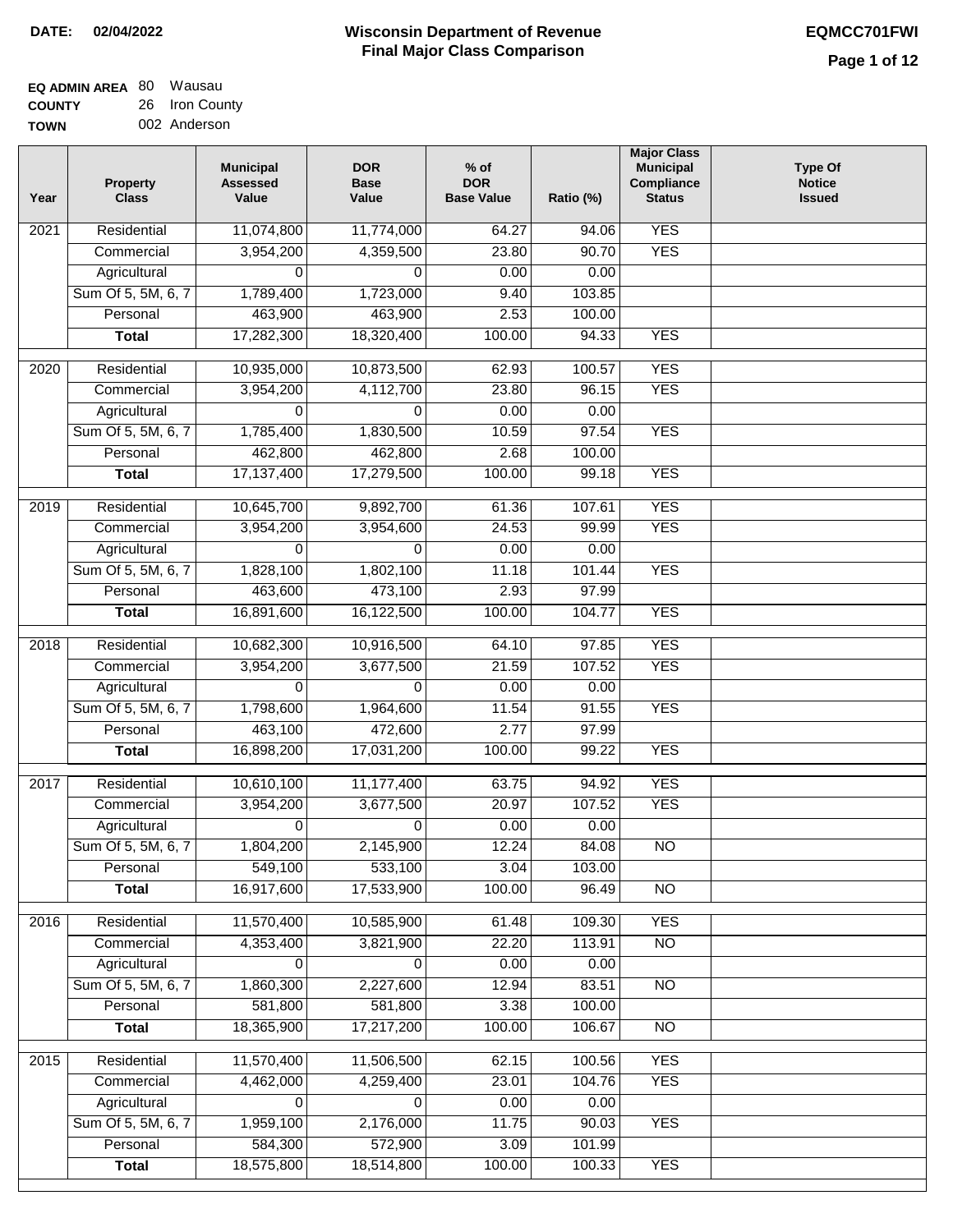| <b>EQ ADMIN AREA 80 Wausau</b> |                |
|--------------------------------|----------------|
| <b>COUNTY</b>                  | 26 Iron County |
| <b>TOWN</b>                    | 004 Carey      |

| Year | <b>Property</b><br><b>Class</b>    | <b>Municipal</b><br><b>Assessed</b><br>Value | <b>DOR</b><br><b>Base</b><br>Value | $%$ of<br><b>DOR</b><br><b>Base Value</b> | Ratio (%)      | <b>Major Class</b><br><b>Municipal</b><br>Compliance<br><b>Status</b> | <b>Type Of</b><br><b>Notice</b><br><b>Issued</b> |
|------|------------------------------------|----------------------------------------------|------------------------------------|-------------------------------------------|----------------|-----------------------------------------------------------------------|--------------------------------------------------|
| 2021 | Residential                        | 15,305,600                                   | 18,289,400                         | 78.42                                     | 83.69          | N <sub>O</sub>                                                        |                                                  |
|      | Commercial                         | 646,100                                      | 633,300                            | 2.72                                      | 102.02         |                                                                       |                                                  |
|      | Agricultural                       | 0                                            | $\Omega$                           | 0.00                                      | 0.00           |                                                                       |                                                  |
|      | Sum Of 5, 5M, 6, 7                 | 4,806,900                                    | 4,330,100                          | 18.57                                     | 111.01         | $\overline{NO}$                                                       |                                                  |
|      | Personal                           | 60,800                                       | 68,200                             | 0.29                                      | 89.15          |                                                                       |                                                  |
|      | <b>Total</b>                       | 20,819,400                                   | 23,321,000                         | 100.00                                    | 89.27          | $\overline{NO}$                                                       |                                                  |
| 2020 | Residential                        | 15,198,300                                   | 18,179,700                         | 78.62                                     | 83.60          | $\overline{NO}$                                                       |                                                  |
|      | Commercial                         | 646,100                                      | 597,400                            | 2.58                                      | 108.15         |                                                                       |                                                  |
|      | Agricultural                       | 0                                            | 0                                  | 0.00                                      | 0.00           |                                                                       |                                                  |
|      | Sum Of 5, 5M, 6, 7                 | 4,778,700                                    | 4,282,700                          | 18.52                                     | 111.58         | <b>NO</b>                                                             |                                                  |
|      | Personal                           | 59,700                                       | 64,800                             | 0.28                                      | 92.13          |                                                                       |                                                  |
|      | <b>Total</b>                       | 20,682,800                                   | 23,124,600                         | 100.00                                    | 89.44          | <b>NO</b>                                                             |                                                  |
|      |                                    |                                              |                                    |                                           |                |                                                                       |                                                  |
| 2019 | Residential                        | 15,206,500                                   | 16,986,200                         | 75.25                                     | 89.52          | $\overline{NO}$                                                       |                                                  |
|      | Commercial                         | 646,100                                      | 574,400                            | 2.54                                      | 112.48         |                                                                       |                                                  |
|      | Agricultural                       | 0                                            | $\Omega$                           | 0.00                                      | 0.00           |                                                                       |                                                  |
|      | Sum Of 5, 5M, 6, 7                 | 4,893,600                                    | 4,953,400                          | 21.94                                     | 98.79          | <b>YES</b>                                                            |                                                  |
|      | Personal                           | 57,400                                       | 58,400                             | 0.26                                      | 98.29          |                                                                       |                                                  |
|      | <b>Total</b>                       | 20,803,600                                   | 22,572,400                         | 100.00                                    | 92.16          | $\overline{NO}$                                                       |                                                  |
| 2018 | Residential                        | 15,142,900                                   | 15,159,900                         | 71.91                                     | 99.89          | <b>YES</b>                                                            |                                                  |
|      | Commercial                         | 663,800                                      | 583,600                            | 2.77                                      | 113.74         |                                                                       |                                                  |
|      | Agricultural                       | 0                                            | 0                                  | 0.00                                      | 0.00           |                                                                       |                                                  |
|      | Sum Of 5, 5M, 6, 7                 | 4,864,300                                    | 5,274,700                          | 25.02                                     | 92.22          | <b>YES</b>                                                            |                                                  |
|      | Personal                           | 58,700                                       | 62,500                             | 0.30                                      | 93.92          |                                                                       |                                                  |
|      | <b>Total</b>                       | 20,729,700                                   | 21,080,700                         | 100.00                                    | 98.33          | <b>YES</b>                                                            |                                                  |
| 2017 | Residential                        | 15,261,600                                   | 15,488,400                         | 74.93                                     | 98.54          | <b>YES</b>                                                            |                                                  |
|      | Commercial                         | 663,800                                      | 583,600                            | 2.82                                      | 113.74         |                                                                       |                                                  |
|      | Agricultural                       | 0                                            | $\Omega$                           | 0.00                                      | 0.00           |                                                                       |                                                  |
|      | Sum Of 5, 5M, 6, 7                 | 4,921,600                                    | 4,545,400                          | 21.99                                     | 108.28         | <b>YES</b>                                                            |                                                  |
|      | Personal                           | 55,700                                       | 54,100                             | 0.26                                      | 102.96         |                                                                       |                                                  |
|      | <b>Total</b>                       | 20,902,700                                   | 20,671,500                         | 100.00                                    | 101.12         | <b>YES</b>                                                            |                                                  |
| 2016 | Residential                        | 15,284,500                                   | 14,714,600                         | 72.98                                     | 103.87         | <b>YES</b>                                                            |                                                  |
|      | Commercial                         | 494,500                                      | 436,700                            | 2.17                                      | 113.24         |                                                                       |                                                  |
|      | Agricultural                       | 0                                            | $\Omega$                           | 0.00                                      | 0.00           |                                                                       |                                                  |
|      | Sum Of 5, 5M, 6, 7                 | 4,945,400                                    | 4,941,500                          | 24.51                                     | 100.08         | <b>YES</b>                                                            |                                                  |
|      | Personal                           | 67,900                                       | 70,000                             | 0.35                                      | 97.00          |                                                                       |                                                  |
|      | <b>Total</b>                       | 20,792,300                                   | 20,162,800                         | 100.00                                    | 103.12         | <b>YES</b>                                                            |                                                  |
|      |                                    |                                              |                                    |                                           |                |                                                                       |                                                  |
| 2015 | Residential                        | 15,609,100                                   | 15,948,100                         | 73.81                                     | 97.87          | <b>YES</b>                                                            |                                                  |
|      | Commercial                         | 494,500                                      | 459,700<br>0                       | 2.13<br>0.00                              | 107.57<br>0.00 |                                                                       |                                                  |
|      | Agricultural<br>Sum Of 5, 5M, 6, 7 | 0<br>4,949,000                               |                                    | 23.83                                     | 96.11          | <b>YES</b>                                                            |                                                  |
|      | Personal                           | 50,900                                       | 5,149,400<br>50,900                | 0.24                                      | 100.00         |                                                                       |                                                  |
|      | <b>Total</b>                       | 21,103,500                                   | 21,608,100                         | 100.00                                    | 97.66          | <b>YES</b>                                                            |                                                  |
|      |                                    |                                              |                                    |                                           |                |                                                                       |                                                  |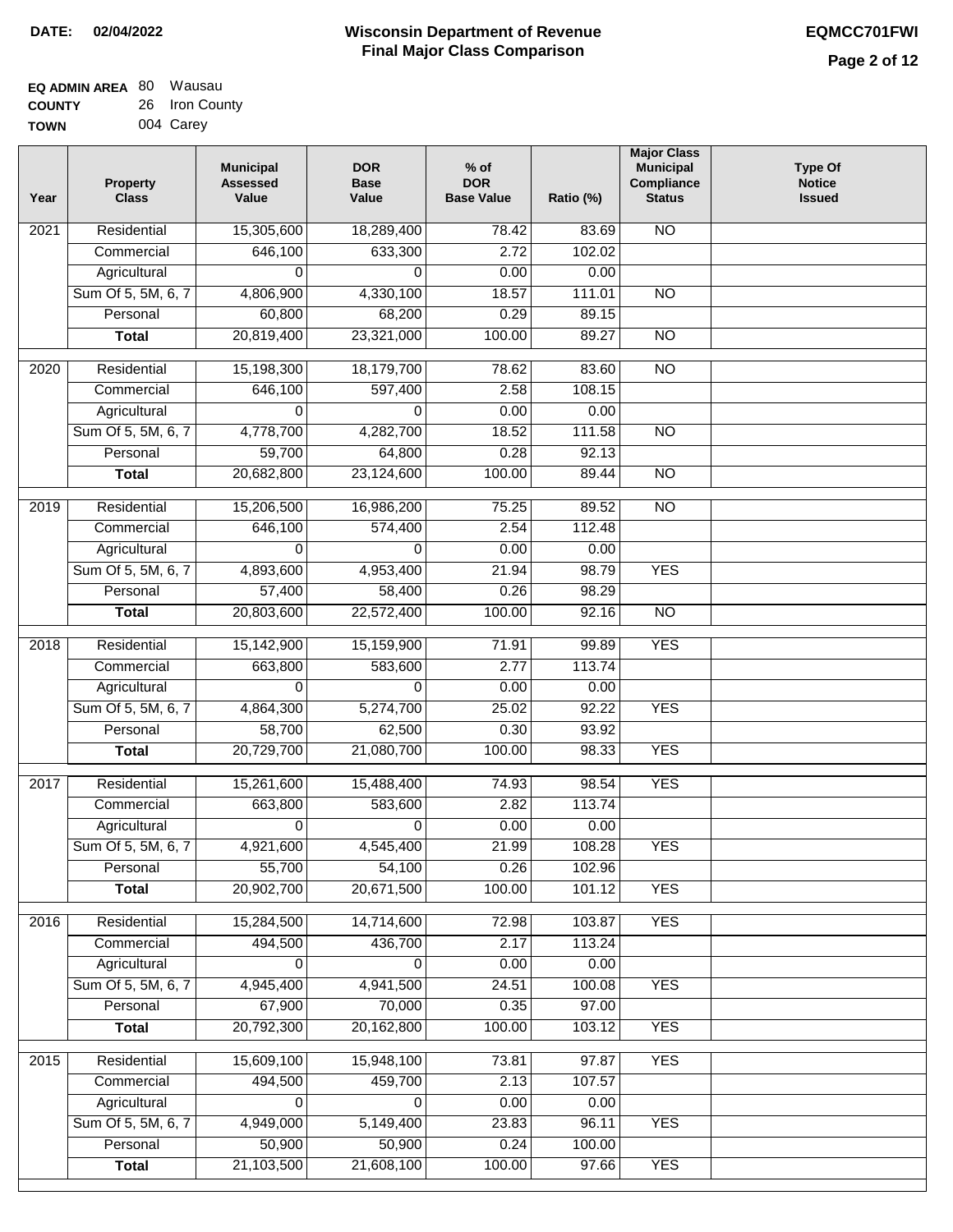| <b>EQ ADMIN AREA 80 Wausau</b> |                |
|--------------------------------|----------------|
| <b>COUNTY</b>                  | 26 Iron County |
| <b>TOWN</b>                    | 006 Gurney     |

| Year | <b>Property</b><br><b>Class</b>    | <b>Municipal</b><br><b>Assessed</b><br>Value | <b>DOR</b><br><b>Base</b><br>Value | $%$ of<br><b>DOR</b><br><b>Base Value</b> | Ratio (%)        | <b>Major Class</b><br><b>Municipal</b><br>Compliance<br><b>Status</b> | <b>Type Of</b><br><b>Notice</b><br><b>Issued</b> |
|------|------------------------------------|----------------------------------------------|------------------------------------|-------------------------------------------|------------------|-----------------------------------------------------------------------|--------------------------------------------------|
| 2021 | Residential                        | 8,099,100                                    | 8,866,200                          | 56.11                                     | 91.35            | <b>YES</b>                                                            |                                                  |
|      | Commercial                         | 315,100                                      | 410,100                            | 2.60                                      | 76.83            |                                                                       |                                                  |
|      | Agricultural                       | 185,800                                      | 195,100                            | 1.23                                      | 95.23            |                                                                       |                                                  |
|      | Sum Of 5, 5M, 6, 7                 | 6,105,600                                    | 5,995,300                          | 37.94                                     | 101.84           | <b>YES</b>                                                            |                                                  |
|      | Personal                           | 317,500                                      | 334,200                            | 2.12                                      | 95.00            |                                                                       |                                                  |
|      | <b>Total</b>                       | 15,023,100                                   | 15,800,900                         | 100.00                                    | 95.08            | <b>YES</b>                                                            |                                                  |
|      |                                    |                                              |                                    |                                           |                  |                                                                       |                                                  |
| 2020 | Residential                        | 7,982,900                                    | 8,492,500                          | 55.04                                     | 94.00            | <b>YES</b>                                                            |                                                  |
|      | Commercial                         | 315,100                                      | 386,900                            | 2.51                                      | 81.44            |                                                                       |                                                  |
|      | Agricultural<br>Sum Of 5, 5M, 6, 7 | 181,500<br>6,248,900                         | 181,100<br>6,158,700               | 1.17<br>39.91                             | 100.22<br>101.46 | <b>YES</b>                                                            |                                                  |
|      | Personal                           | 211,200                                      | 211,200                            | 1.37                                      | 100.00           |                                                                       |                                                  |
|      | <b>Total</b>                       | 14,939,600                                   | 15,430,400                         | 100.00                                    | 96.82            | <b>YES</b>                                                            |                                                  |
|      |                                    |                                              |                                    |                                           |                  |                                                                       |                                                  |
| 2019 | Residential                        | 7,787,000                                    | 7,779,700                          | 54.22                                     | 100.09           | <b>YES</b>                                                            |                                                  |
|      | Commercial                         | 313,100                                      | 370,100                            | 2.58                                      | 84.60            |                                                                       |                                                  |
|      | Agricultural                       | 174,800                                      | 174,100                            | 1.21                                      | 100.40           |                                                                       |                                                  |
|      | Sum Of 5, 5M, 6, 7                 | 6,183,400                                    | 5,804,200                          | 40.45                                     | 106.53           | <b>YES</b>                                                            |                                                  |
|      | Personal                           | 221,600                                      | 221,600                            | 1.54                                      | 100.00           |                                                                       |                                                  |
|      | <b>Total</b>                       | 14,679,900                                   | 14,349,700                         | 100.00                                    | 102.30           | <b>YES</b>                                                            |                                                  |
| 2018 | Residential                        | 7,664,700                                    | 7,596,500                          | 52.35                                     | 100.90           | <b>YES</b>                                                            |                                                  |
|      | Commercial                         | 337,100                                      | 292,100                            | 2.01                                      | 115.41           |                                                                       |                                                  |
|      | Agricultural                       | 169,300                                      | 169,100                            | 1.17                                      | 100.12           |                                                                       |                                                  |
|      | Sum Of 5, 5M, 6, 7                 | 6,188,850                                    | 6,198,100                          | 42.71                                     | 99.85            | <b>YES</b>                                                            |                                                  |
|      | Personal                           | 256,500                                      | 256,500                            | 1.77                                      | 100.00           |                                                                       |                                                  |
|      | <b>Total</b>                       | 14,616,450                                   | 14,512,300                         | 100.00                                    | 100.72           | <b>YES</b>                                                            |                                                  |
|      |                                    |                                              |                                    |                                           |                  |                                                                       |                                                  |
| 2017 | Residential                        | 7,031,400                                    | 7,174,600                          | 48.37                                     | 98.00            | <b>YES</b>                                                            |                                                  |
|      | Commercial                         | 337,100                                      | 292,100                            | 1.97                                      | 115.41           |                                                                       |                                                  |
|      | Agricultural                       | 165,000                                      | 164,900                            | 1.11                                      | 100.06           |                                                                       |                                                  |
|      | Sum Of 5, 5M, 6, 7                 | 6,631,750                                    | 7,103,100                          | 47.88                                     | 93.36            | <b>YES</b>                                                            |                                                  |
|      | Personal                           | 99,200                                       | 99,200                             | 0.67                                      | 100.00           |                                                                       |                                                  |
|      | <b>Total</b>                       | 14,264,450                                   | 14,833,900                         | 100.00                                    | 96.16            | <b>YES</b>                                                            |                                                  |
| 2016 | Residential                        | 6,159,000                                    | 6,632,100                          | 48.00                                     | 92.87            | <b>YES</b>                                                            |                                                  |
|      | Commercial                         | 229,700                                      | 192,400                            | 1.39                                      | 119.39           |                                                                       |                                                  |
|      | Agricultural                       | 183,900                                      | 192,700                            | 1.39                                      | 95.43            |                                                                       |                                                  |
|      | Sum Of 5, 5M, 6, 7                 | 5,574,100                                    | 6,718,700                          | 48.63                                     | 82.96            | $\overline{NO}$                                                       |                                                  |
|      | Personal                           | 75,300                                       | 81,000                             | 0.59                                      | 92.96            |                                                                       |                                                  |
|      | <b>Total</b>                       | 12,222,000                                   | 13,816,900                         | 100.00                                    | 88.46            | $\overline{NO}$                                                       | 1st Notice of Non-Compliance                     |
| 2015 | Residential                        | 6,081,100                                    | 6,815,700                          | 50.15                                     | 89.22            | N <sub>O</sub>                                                        |                                                  |
|      | Commercial                         | 186,500                                      | 153,700                            | 1.13                                      | 121.34           |                                                                       |                                                  |
|      | Agricultural                       | 180,300                                      | 189,800                            | 1.40                                      | 94.99            |                                                                       |                                                  |
|      | Sum Of 5, 5M, 6, 7                 | 5,498,500                                    | 6,349,800                          | 46.72                                     | 86.59            | <b>NO</b>                                                             |                                                  |
|      | Personal                           | 74,300                                       | 80,800                             | 0.59                                      | 91.96            |                                                                       |                                                  |
|      | <b>Total</b>                       | 12,020,700                                   | 13,589,800                         | 100.00                                    | 88.45            | NO                                                                    |                                                  |
|      |                                    |                                              |                                    |                                           |                  |                                                                       |                                                  |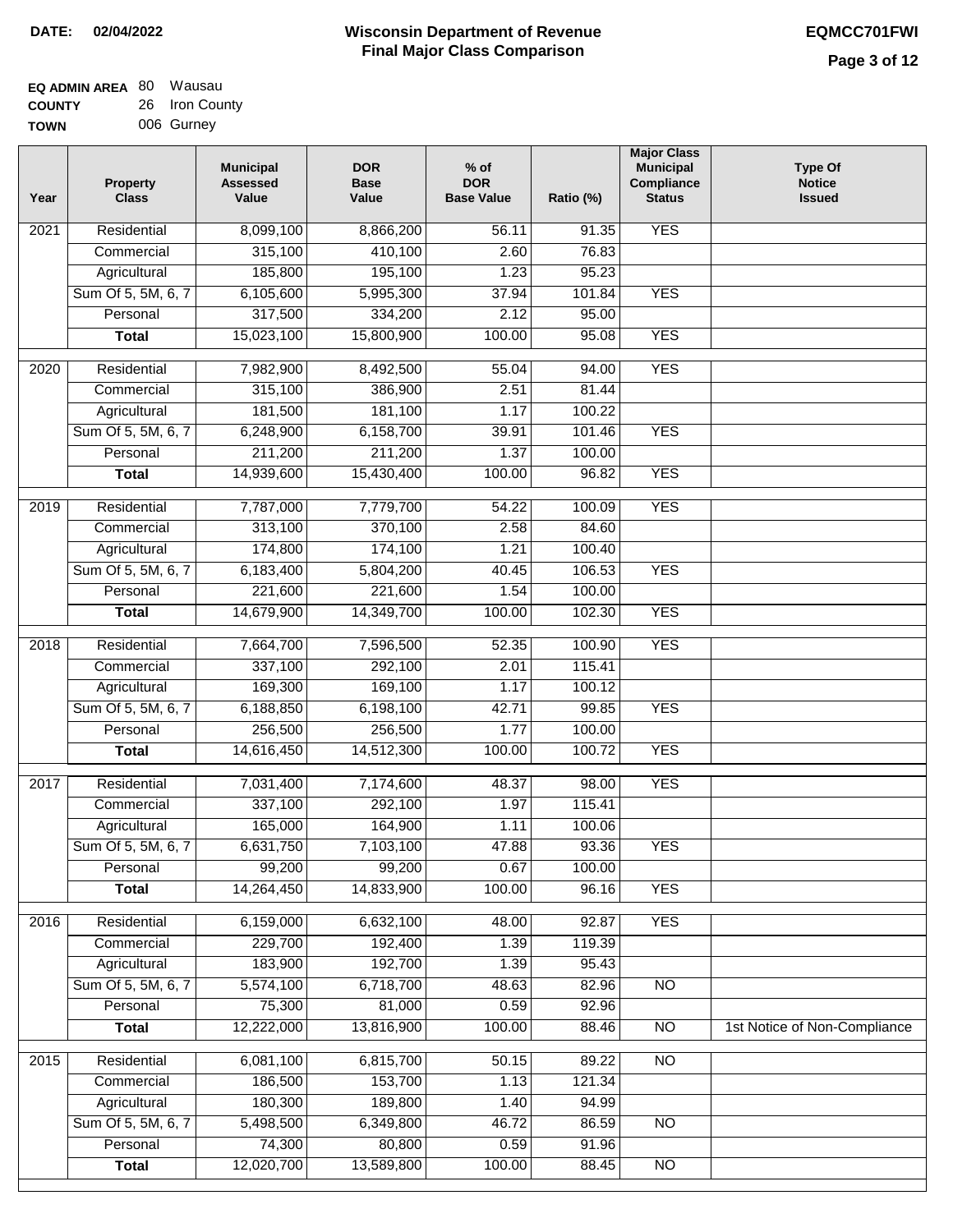| <b>EQ ADMIN AREA 80 Wausau</b> |                |
|--------------------------------|----------------|
| <b>COUNTY</b>                  | 26 Iron County |
| <b>TOWN</b>                    | 008 Kimball    |

| Year              | <b>Property</b><br><b>Class</b> | <b>Municipal</b><br><b>Assessed</b><br>Value | <b>DOR</b><br><b>Base</b><br>Value | % of<br><b>DOR</b><br><b>Base Value</b> | Ratio (%) | <b>Major Class</b><br><b>Municipal</b><br>Compliance<br><b>Status</b> | <b>Type Of</b><br><b>Notice</b><br><b>Issued</b> |
|-------------------|---------------------------------|----------------------------------------------|------------------------------------|-----------------------------------------|-----------|-----------------------------------------------------------------------|--------------------------------------------------|
| $\overline{202}1$ | Residential                     | 26,499,100                                   | 31,718,300                         | 65.21                                   | 83.55     | <b>NO</b>                                                             |                                                  |
|                   | Commercial                      | 3,173,400                                    | 3,871,800                          | 7.96                                    | 81.96     |                                                                       |                                                  |
|                   | Agricultural                    | 102,800                                      | 109,700                            | 0.23                                    | 93.71     |                                                                       |                                                  |
|                   | Sum Of 5, 5M, 6, 7              | 15,145,900                                   | 12,328,800                         | 25.35                                   | 122.85    | $\overline{NO}$                                                       |                                                  |
|                   | Personal                        | 590,300                                      | 608,500                            | 1.25                                    | 97.01     |                                                                       |                                                  |
|                   | <b>Total</b>                    | 45,511,500                                   | 48,637,100                         | 100.00                                  | 93.57     | $\overline{NO}$                                                       | 2nd Notice of Non-Compliance                     |
| $\overline{2020}$ | Residential                     | 25,900,600                                   | 30,181,500                         | 64.80                                   | 85.82     | $\overline{NO}$                                                       |                                                  |
|                   | Commercial                      | 3,173,400                                    | 3,652,600                          | 7.84                                    | 86.88     |                                                                       |                                                  |
|                   | Agricultural                    | 104,900                                      | 105,300                            | 0.23                                    | 99.62     |                                                                       |                                                  |
|                   | Sum Of 5, 5M, 6, 7              | 15,414,400                                   | 12,031,100                         | 25.83                                   | 128.12    | $\overline{NO}$                                                       |                                                  |
|                   | Personal                        | 602,600                                      | 602,600                            | 1.29                                    | 100.00    |                                                                       |                                                  |
|                   | <b>Total</b>                    | 45,195,900                                   | 46,573,100                         | 100.00                                  | 97.04     | $\overline{NO}$                                                       | 1st Notice of Non-Compliance                     |
| 2019              | Residential                     | 25,807,600                                   | 28,173,800                         | 63.39                                   | 91.60     | <b>YES</b>                                                            |                                                  |
|                   | Commercial                      | 3,173,400                                    | 3,512,200                          | 7.90                                    | 90.35     |                                                                       |                                                  |
|                   | Agricultural                    | 100,800                                      | 101,200                            | 0.23                                    | 99.60     |                                                                       |                                                  |
|                   | Sum Of 5, 5M, 6, 7              | 15,509,100                                   | 12,045,200                         | 27.10                                   | 128.76    | $\overline{NO}$                                                       |                                                  |
|                   | Personal                        | 610,100                                      | 610,100                            | 1.37                                    | 100.00    |                                                                       |                                                  |
|                   | <b>Total</b>                    | 45,201,000                                   | 44,442,500                         | 100.00                                  | 101.71    | $\overline{NO}$                                                       |                                                  |
| 2018              | Residential                     | 25,709,700                                   | 27,509,500                         | 61.18                                   | 93.46     | <b>YES</b>                                                            |                                                  |
|                   | Commercial                      | 3,073,100                                    | 2,803,600                          | 6.24                                    | 109.61    |                                                                       |                                                  |
|                   | Agricultural                    | 97,500                                       | 98,700                             | 0.22                                    | 98.78     |                                                                       |                                                  |
|                   | Sum Of 5, 5M, 6, 7              | 15,582,500                                   | 13,906,100                         | 30.93                                   | 112.06    | $\overline{3}$                                                        |                                                  |
|                   | Personal                        | 643,900                                      | 643,900                            | 1.43                                    | 100.00    |                                                                       |                                                  |
|                   | <b>Total</b>                    | 45,106,700                                   | 44,961,800                         | 100.00                                  | 100.32    | <b>NO</b>                                                             |                                                  |
| 2017              | Residential                     | 25,410,900                                   | 28,026,700                         | 61.66                                   | 90.67     | <b>YES</b>                                                            |                                                  |
|                   | Commercial                      | 3,032,900                                    | 2,778,000                          | 6.11                                    | 109.18    |                                                                       |                                                  |
|                   | Agricultural                    | 94,000                                       | 96,500                             | 0.21                                    | 97.41     |                                                                       |                                                  |
|                   | Sum Of 5, 5M, 6, 7              | 15,538,100                                   | 13,910,300                         | 30.60                                   | 111.70    | N <sub>O</sub>                                                        |                                                  |
|                   | Personal                        | 640,200                                      | 640,200                            | 1.41                                    | 100.00    |                                                                       |                                                  |
|                   | <b>Total</b>                    | 44,716,100                                   | 45,451,700                         | 100.00                                  | 98.38     | <b>NO</b>                                                             |                                                  |
| 2016              | Residential                     | 25,226,200                                   | 26,425,700                         | 58.07                                   | 95.46     | <b>YES</b>                                                            |                                                  |
|                   | Commercial                      | 3,032,900                                    | 2,872,200                          | 6.31                                    | 105.60    |                                                                       |                                                  |
|                   | Agricultural                    | 83,900                                       | 94,700                             | 0.21                                    | 88.60     |                                                                       |                                                  |
|                   | Sum Of 5, 5M, 6, 7              | 15,465,200                                   | 15,517,200                         | 34.10                                   | 99.66     | <b>YES</b>                                                            |                                                  |
|                   | Personal                        | 558,100                                      | 600,200                            | 1.32                                    | 92.99     |                                                                       |                                                  |
|                   | <b>Total</b>                    | 44,366,300                                   | 45,510,000                         | 100.00                                  | 97.49     | <b>YES</b>                                                            |                                                  |
| 2015              | Residential                     | 24,951,900                                   | 27,216,100                         | 58.79                                   | 91.68     | <b>YES</b>                                                            |                                                  |
|                   | Commercial                      | 3,032,900                                    | 2,761,800                          | 5.97                                    | 109.82    | <b>YES</b>                                                            |                                                  |
|                   | Agricultural                    | 86,800                                       | 93,200                             | 0.20                                    | 93.13     |                                                                       |                                                  |
|                   | Sum Of 5, 5M, 6, 7              | 15,568,400                                   | 15,596,700                         | 33.69                                   | 99.82     | <b>YES</b>                                                            |                                                  |
|                   | Personal                        | 584,800                                      | 622,100                            | 1.34                                    | 94.00     |                                                                       |                                                  |
|                   | <b>Total</b>                    | 44,224,800                                   | 46,289,900                         | 100.00                                  | 95.54     | <b>YES</b>                                                            |                                                  |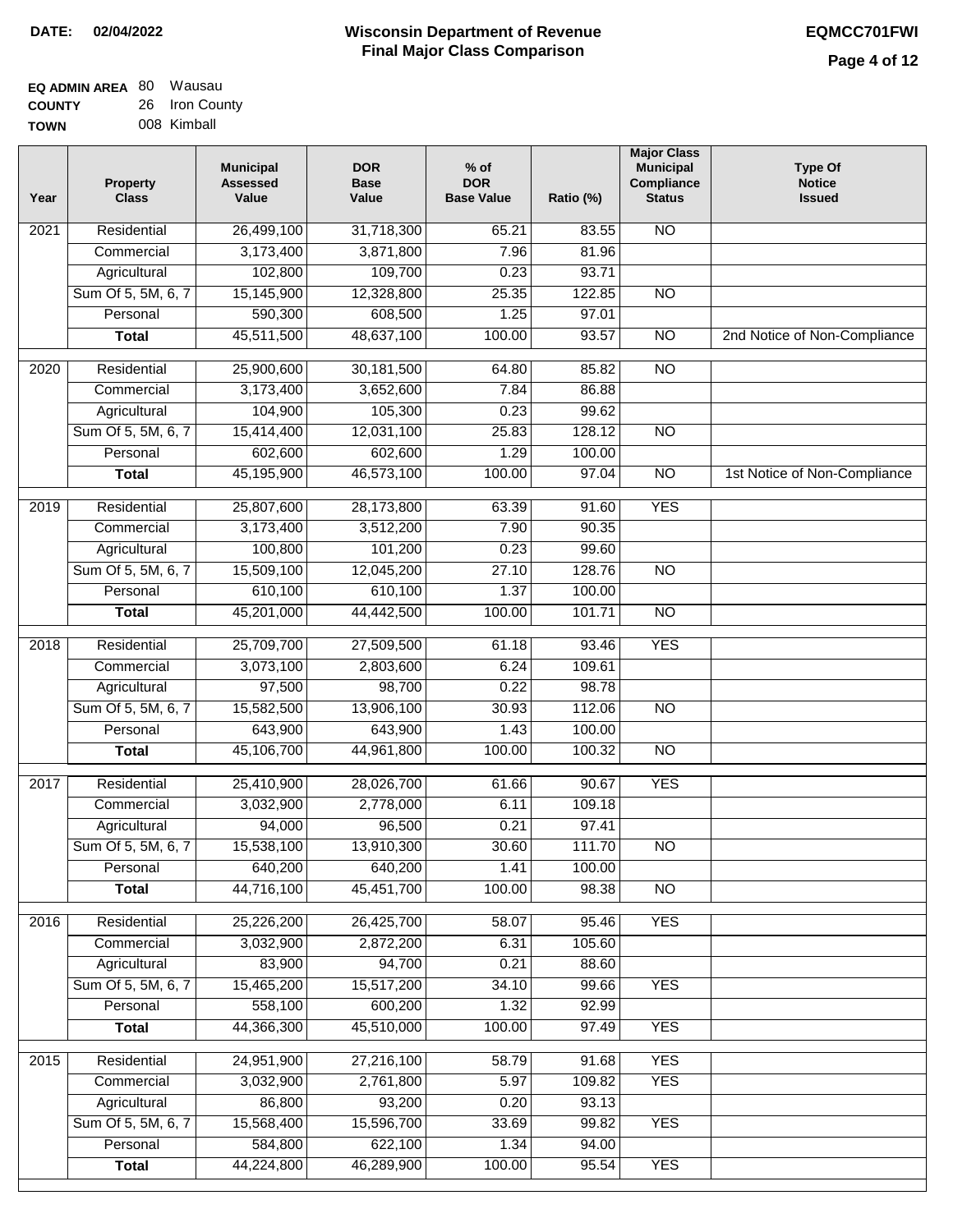| EQ ADMIN AREA 80 | Wausau         |
|------------------|----------------|
| <b>COUNTY</b>    | 26 Iron County |
| <b>TOWN</b>      | 010 Knight     |

| Year | <b>Property</b><br><b>Class</b> | <b>Municipal</b><br><b>Assessed</b><br>Value | <b>DOR</b><br><b>Base</b><br>Value | $%$ of<br><b>DOR</b><br><b>Base Value</b> | Ratio (%)        | <b>Major Class</b><br><b>Municipal</b><br>Compliance<br><b>Status</b> | <b>Type Of</b><br><b>Notice</b><br><b>Issued</b> |
|------|---------------------------------|----------------------------------------------|------------------------------------|-------------------------------------------|------------------|-----------------------------------------------------------------------|--------------------------------------------------|
| 2021 | Residential                     | 15,826,300                                   | 17,520,700                         | 72.02                                     | 90.33            | <b>YES</b>                                                            |                                                  |
|      | Commercial                      | 772,900                                      | 826,700                            | 3.40                                      | 93.49            |                                                                       |                                                  |
|      | Agricultural                    | 15,400                                       | 16,200                             | 0.07                                      | 95.06            |                                                                       |                                                  |
|      | Sum Of 5, 5M, 6, 7              | 5,980,700                                    | 5,674,400                          | 23.33                                     | 105.40           | <b>YES</b>                                                            |                                                  |
|      | Personal                        | 266,100                                      | 289,200                            | 1.19                                      | 92.01            |                                                                       |                                                  |
|      | <b>Total</b>                    | 22,861,400                                   | 24,327,200                         | 100.00                                    | 93.97            | <b>YES</b>                                                            |                                                  |
| 2020 | Residential                     | 15,744,400                                   | 17,965,400                         | 73.00                                     | 87.64            | $\overline{NO}$                                                       |                                                  |
|      | Commercial                      | 772,900                                      | 779,900                            | 3.17                                      | 99.10            |                                                                       |                                                  |
|      | Agricultural                    | 15,400                                       | 15,600                             | 0.06                                      | 98.72            |                                                                       |                                                  |
|      | Sum Of 5, 5M, 6, 7              | 5,938,000                                    | 5,578,600                          | 22.67                                     | 106.44           | <b>YES</b>                                                            |                                                  |
|      | Personal                        | 266,700                                      | 270,800                            | 1.10                                      | 98.49            |                                                                       |                                                  |
|      | <b>Total</b>                    | 22,737,400                                   | 24,610,300                         | 100.00                                    | 92.39            | <b>NO</b>                                                             |                                                  |
|      |                                 |                                              |                                    |                                           |                  |                                                                       |                                                  |
| 2019 | Residential                     | 15,834,600                                   | 16,756,500                         | 72.36                                     | 94.50<br>103.07  | <b>YES</b>                                                            |                                                  |
|      | Commercial                      | 772,900<br>18,000                            | 749,900<br>15,200                  | 3.24                                      |                  |                                                                       |                                                  |
|      | Agricultural                    |                                              |                                    | 0.07                                      | 118.42           |                                                                       |                                                  |
|      | Sum Of 5, 5M, 6, 7<br>Personal  | 5,973,300<br>266,100                         | 5,377,100                          | 23.22<br>1.12                             | 111.09<br>103.02 | $\overline{NO}$                                                       |                                                  |
|      |                                 |                                              | 258,300                            |                                           | 98.74            | <b>NO</b>                                                             |                                                  |
|      | <b>Total</b>                    | 22,864,900                                   | 23,157,000                         | 100.00                                    |                  |                                                                       |                                                  |
| 2018 | Residential                     | 15,653,500                                   | 14,930,000                         | 67.85                                     | 104.85           | <b>YES</b>                                                            |                                                  |
|      | Commercial                      | 772,900                                      | 677,800                            | 3.08                                      | 114.03           |                                                                       |                                                  |
|      | Agricultural                    | 15,100                                       | 14,800                             | 0.07                                      | 102.03           |                                                                       |                                                  |
|      | Sum Of 5, 5M, 6, 7              | 5,937,500                                    | 6,109,100                          | 27.76                                     | 97.19            | <b>YES</b>                                                            |                                                  |
|      | Personal                        | 268,800                                      | 274,300                            | 1.25                                      | 97.99            |                                                                       |                                                  |
|      | <b>Total</b>                    | 22,647,800                                   | 22,006,000                         | 100.00                                    | 102.92           | <b>YES</b>                                                            |                                                  |
| 2017 | Residential                     | 15,663,300                                   | 15,382,300                         | 67.78                                     | 101.83           | <b>YES</b>                                                            |                                                  |
|      | Commercial                      | 779,300                                      | 683,400                            | 3.01                                      | 114.03           |                                                                       |                                                  |
|      | Agricultural                    | 14,900                                       | 14,500                             | 0.06                                      | 102.76           |                                                                       |                                                  |
|      | Sum Of 5, 5M, 6, 7              | 6,285,600                                    | 6,335,100                          | 27.92                                     | 99.22            | <b>YES</b>                                                            |                                                  |
|      | Personal                        | 281,600                                      | 278,800                            | 1.23                                      | 101.00           |                                                                       |                                                  |
|      | <b>Total</b>                    | 23,024,700                                   | 22,694,100                         | 100.00                                    | 101.46           | <b>YES</b>                                                            |                                                  |
| 2016 | Residential                     | 15,755,700                                   | 14,667,100                         | 65.56                                     | 107.42           | <b>YES</b>                                                            |                                                  |
|      | Commercial                      | 779,300                                      | 711,900                            | 3.18                                      | 109.47           |                                                                       |                                                  |
|      | Agricultural                    | 14,100                                       | 14,200                             | 0.06                                      | 99.30            |                                                                       |                                                  |
|      | Sum Of 5, 5M, 6, 7              | 6,374,500                                    | 6,684,100                          | 29.88                                     | 95.37            | <b>YES</b>                                                            |                                                  |
|      | Personal                        | 285,100                                      | 293,900                            | 1.31                                      | 97.01            |                                                                       |                                                  |
|      | <b>Total</b>                    | 23,208,700                                   | 22,371,200                         | 100.00                                    | 103.74           | <b>YES</b>                                                            |                                                  |
| 2015 | Residential                     | 16,151,000                                   | 16,770,900                         | 69.09                                     | 96.30            | <b>YES</b>                                                            |                                                  |
|      | Commercial                      | 779,300                                      | 749,400                            | 3.09                                      | 103.99           |                                                                       |                                                  |
|      | Agricultural                    | 14,500                                       | 14,100                             | 0.06                                      | 102.84           |                                                                       |                                                  |
|      | Sum Of 5, 5M, 6, 7              | 6,434,700                                    | 6,466,200                          | 26.64                                     | 99.51            | <b>YES</b>                                                            |                                                  |
|      | Personal                        | 277,300                                      | 274,500                            | 1.13                                      | 101.02           |                                                                       |                                                  |
|      | <b>Total</b>                    | 23,656,800                                   | 24,275,100                         | 100.00                                    | 97.45            | <b>YES</b>                                                            |                                                  |
|      |                                 |                                              |                                    |                                           |                  |                                                                       |                                                  |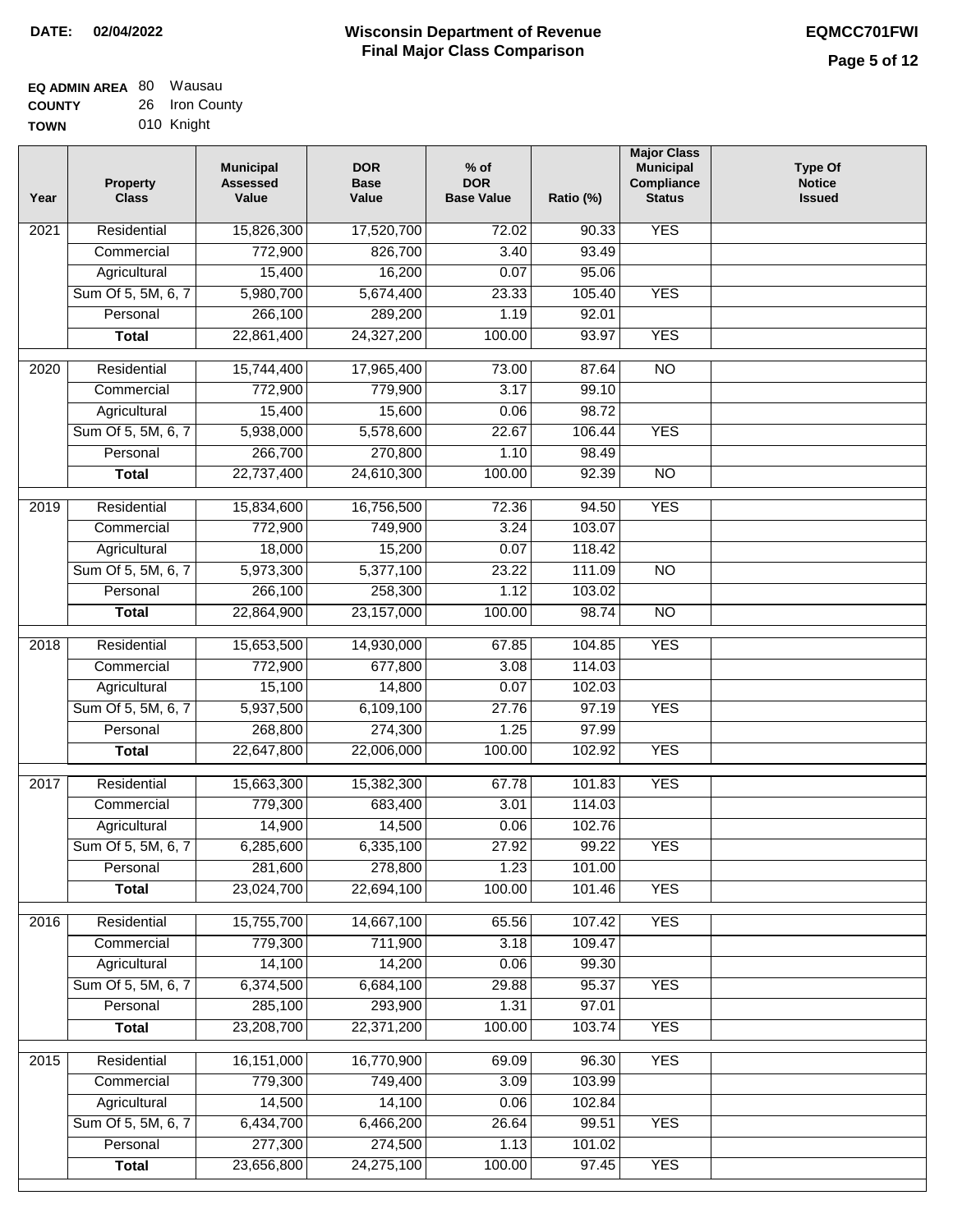| <b>EQ ADMIN AREA 80 Wausau</b> |                |
|--------------------------------|----------------|
| <b>COUNTY</b>                  | 26 Iron County |
| <b>TOWN</b>                    | 012 Mercer     |

| <b>YES</b><br>Residential<br>435,832,900<br>$\overline{202}1$<br>452,435,300<br>91.17<br>96.33<br>29,129,000<br>29,707,200<br>5.99<br>98.05<br>Commercial<br>Agricultural<br>18,800<br>7,700<br>0.00<br>244.16<br>Sum Of 5, 5M, 6, 7<br>13,179,900<br>11,308,000<br>2.28<br>116.55<br>2,807,000<br>2,779,200<br>Personal<br>0.56<br>101.00<br>480,967,600<br>100.00<br>96.92<br><b>YES</b><br><b>Total</b><br>496,237,400 |  |
|---------------------------------------------------------------------------------------------------------------------------------------------------------------------------------------------------------------------------------------------------------------------------------------------------------------------------------------------------------------------------------------------------------------------------|--|
|                                                                                                                                                                                                                                                                                                                                                                                                                           |  |
|                                                                                                                                                                                                                                                                                                                                                                                                                           |  |
|                                                                                                                                                                                                                                                                                                                                                                                                                           |  |
|                                                                                                                                                                                                                                                                                                                                                                                                                           |  |
|                                                                                                                                                                                                                                                                                                                                                                                                                           |  |
|                                                                                                                                                                                                                                                                                                                                                                                                                           |  |
| <b>YES</b><br>$\overline{2020}$<br>Residential<br>430,581,500<br>429,838,400<br>90.94<br>100.17                                                                                                                                                                                                                                                                                                                           |  |
| 30,104,500<br>Commercial<br>28,570,900<br>6.04<br>105.37                                                                                                                                                                                                                                                                                                                                                                  |  |
| 18,800<br>7,400<br>0.00<br>254.05<br>Agricultural                                                                                                                                                                                                                                                                                                                                                                         |  |
| Sum Of 5, 5M, 6, 7<br>13,792,300<br>11,476,500<br>2.43<br>120.18                                                                                                                                                                                                                                                                                                                                                          |  |
| 2,855,200<br>2,745,300<br>104.00<br>Personal<br>0.58                                                                                                                                                                                                                                                                                                                                                                      |  |
| <b>YES</b><br>477,352,300<br>472,638,500<br>100.00<br><b>Total</b><br>101.00                                                                                                                                                                                                                                                                                                                                              |  |
| <b>YES</b><br>Residential<br>427,894,200<br>418,613,100<br>91.19<br>102.22<br>2019                                                                                                                                                                                                                                                                                                                                        |  |
| 30,061,500<br>5.72<br>114.46<br>Commercial<br>26,263,500                                                                                                                                                                                                                                                                                                                                                                  |  |
| 18,800<br>7,100<br>0.00<br>264.79<br>Agricultural                                                                                                                                                                                                                                                                                                                                                                         |  |
| Sum Of 5, 5M, 6, 7<br>14,139,300<br>11,200,300<br>2.44<br>126.24                                                                                                                                                                                                                                                                                                                                                          |  |
| 3,132,200<br>Personal<br>2,954,900<br>0.64<br>106.00                                                                                                                                                                                                                                                                                                                                                                      |  |
| 475,246,000<br>100.00<br><b>YES</b><br><b>Total</b><br>459,038,900<br>103.53                                                                                                                                                                                                                                                                                                                                              |  |
| Residential<br>426,183,400<br>407,188,000<br>104.67<br><b>YES</b><br>2018<br>90.71                                                                                                                                                                                                                                                                                                                                        |  |
| 24,766,700<br>Commercial<br>29,528,000<br>5.52<br>119.22                                                                                                                                                                                                                                                                                                                                                                  |  |
| 272.46<br>Agricultural<br>18,800<br>6,900<br>0.00                                                                                                                                                                                                                                                                                                                                                                         |  |
| 14,716,300<br>Sum Of 5, 5M, 6, 7<br>13,667,000<br>107.68<br>3.04                                                                                                                                                                                                                                                                                                                                                          |  |
| 3,437,700<br>Personal<br>3,243,200<br>0.72<br>106.00                                                                                                                                                                                                                                                                                                                                                                      |  |
| 473,884,200<br>448,871,800<br>100.00<br>105.57<br><b>YES</b><br><b>Total</b>                                                                                                                                                                                                                                                                                                                                              |  |
| 2017<br>Residential<br>423,348,400<br>391,794,500<br><b>YES</b><br>89.84<br>108.05                                                                                                                                                                                                                                                                                                                                        |  |
| Commercial<br>29,456,600<br>24,766,700<br>5.68<br>118.94                                                                                                                                                                                                                                                                                                                                                                  |  |
| 18,800<br>6,700<br>0.00<br>280.60<br>Agricultural                                                                                                                                                                                                                                                                                                                                                                         |  |
| 15,825,500<br>16,160,500<br>3.71<br>97.93<br>Sum Of 5, 5M, 6, 7                                                                                                                                                                                                                                                                                                                                                           |  |
| 3,604,900<br>0.77<br>Personal<br>3,369,100<br>107.00                                                                                                                                                                                                                                                                                                                                                                      |  |
| 472,254,200<br>436,097,500<br>100.00<br>108.29<br><b>YES</b><br><b>Total</b>                                                                                                                                                                                                                                                                                                                                              |  |
| <b>YES</b><br>Residential<br>423,467,600<br>397,226,900<br>2016<br>89.86<br>106.61                                                                                                                                                                                                                                                                                                                                        |  |
| 30,048,600<br>26,026,500<br>5.89<br>115.45<br>Commercial                                                                                                                                                                                                                                                                                                                                                                  |  |
| 18,800<br>6,600<br>0.00<br>Agricultural<br>284.85                                                                                                                                                                                                                                                                                                                                                                         |  |
| Sum Of 5, 5M, 6, 7<br>15,217,500<br>15,844,400<br>3.44<br>104.12                                                                                                                                                                                                                                                                                                                                                          |  |
| 3,791,600<br>3,576,900<br>106.00<br>Personal<br>0.81                                                                                                                                                                                                                                                                                                                                                                      |  |
| 473,171,000<br>442,054,400<br>100.00<br>107.04<br><b>YES</b><br><b>Total</b>                                                                                                                                                                                                                                                                                                                                              |  |
| Residential<br><b>YES</b><br>425,121,700<br>398,846,800<br>89.35<br>106.59<br>2015                                                                                                                                                                                                                                                                                                                                        |  |
| 30,248,100<br>27,367,400<br>6.13<br>110.53<br>$\overline{NO}$<br>Commercial                                                                                                                                                                                                                                                                                                                                               |  |
| 18,800<br>6,600<br>0.00<br>284.85<br>Agricultural                                                                                                                                                                                                                                                                                                                                                                         |  |
| Sum Of 5, 5M, 6, 7<br>15,603,400<br>16,346,500<br>3.66<br>95.45                                                                                                                                                                                                                                                                                                                                                           |  |
| 4,037,000<br>Personal<br>3,808,500<br>0.85<br>106.00                                                                                                                                                                                                                                                                                                                                                                      |  |
| 475,029,000<br>446,375,800<br>100.00<br><b>Total</b><br>106.42<br>NO                                                                                                                                                                                                                                                                                                                                                      |  |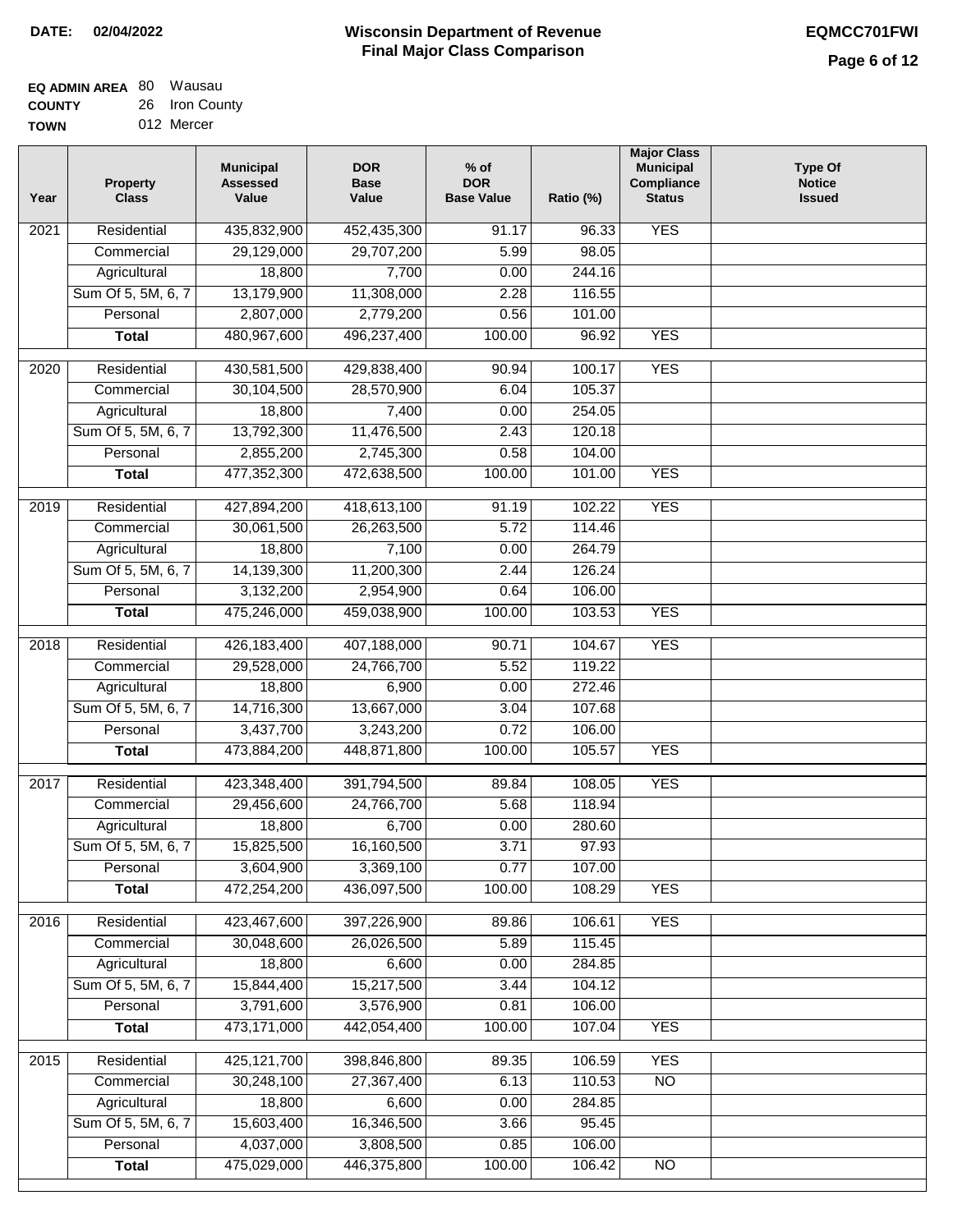| <b>EQ ADMIN AREA 80 Wausau</b> |                |
|--------------------------------|----------------|
| <b>COUNTY</b>                  | 26 Iron County |
| <b>TOWN</b>                    | 014 Oma        |

| Year              | <b>Property</b><br><b>Class</b>    | <b>Municipal</b><br><b>Assessed</b><br>Value | <b>DOR</b><br><b>Base</b><br>Value | $%$ of<br><b>DOR</b><br><b>Base Value</b> | Ratio (%)        | <b>Major Class</b><br><b>Municipal</b><br>Compliance<br><b>Status</b> | <b>Type Of</b><br><b>Notice</b><br><b>Issued</b> |
|-------------------|------------------------------------|----------------------------------------------|------------------------------------|-------------------------------------------|------------------|-----------------------------------------------------------------------|--------------------------------------------------|
| 2021              | Residential                        | 94,757,400                                   | 97,143,900                         | 84.89                                     | 97.54            | <b>YES</b>                                                            |                                                  |
|                   | Commercial                         | 1,687,100                                    | 2,147,900                          | 1.88                                      | 78.55            |                                                                       |                                                  |
|                   | Agricultural                       | 17,800                                       | 17,700                             | 0.02                                      | 100.56           |                                                                       |                                                  |
|                   | Sum Of 5, 5M, 6, 7                 | 16,574,500                                   | 14,459,400                         | 12.64                                     | 114.63           | N <sub>O</sub>                                                        |                                                  |
|                   | Personal                           | 665,800                                      | 665,800                            | 0.58                                      | 100.00           |                                                                       |                                                  |
|                   | <b>Total</b>                       | 113,702,600                                  | 114,434,700                        | 100.00                                    | 99.36            | $\overline{NO}$                                                       |                                                  |
| $\overline{2020}$ | Residential                        | 93,466,700                                   | 99,903,700                         | 85.60                                     | 93.56            | <b>YES</b>                                                            |                                                  |
|                   | Commercial                         | 1,705,300                                    | 2,029,000                          | 1.74                                      | 84.05            |                                                                       |                                                  |
|                   | Agricultural                       | 16,300                                       | 17,100                             | 0.01                                      | 95.32            |                                                                       |                                                  |
|                   | Sum Of 5, 5M, 6, 7                 | 16,561,100                                   | 14,388,800                         | 12.33                                     | 115.10           | $\overline{NO}$                                                       |                                                  |
|                   | Personal                           | 357,300                                      | 376,100                            | 0.32                                      | 95.00            |                                                                       |                                                  |
|                   | <b>Total</b>                       | 112,106,700                                  | 116,714,700                        | 100.00                                    | 96.05            | $\overline{NO}$                                                       |                                                  |
|                   |                                    |                                              |                                    |                                           |                  |                                                                       |                                                  |
| 2019              | Residential                        | 92,780,800                                   | 98,103,400                         | 83.73                                     | 94.57            | <b>YES</b>                                                            |                                                  |
|                   | Commercial                         | 1,566,900                                    | 1,937,400                          | 1.65                                      | 80.88            |                                                                       |                                                  |
|                   | Agricultural                       | 16,500                                       | 16,300                             | 0.01                                      | 101.23           |                                                                       |                                                  |
|                   | Sum Of 5, 5M, 6, 7                 | 17,036,400                                   | 16,756,600                         | 14.30                                     | 101.67           | <b>YES</b>                                                            |                                                  |
|                   | Personal                           | 353,400                                      | 353,400                            | 0.30                                      | 100.00           |                                                                       |                                                  |
|                   | <b>Total</b>                       | 111,754,000                                  | 117, 167, 100                      | 100.00                                    | 95.38            | <b>YES</b>                                                            |                                                  |
| 2018              | Residential                        | 91,673,600                                   | 94,354,500                         | 82.59                                     | 97.16            | <b>YES</b>                                                            |                                                  |
|                   | Commercial                         | 1,566,900                                    | 1,633,000                          | 1.43                                      | 95.95            |                                                                       |                                                  |
|                   | Agricultural                       | 16,500                                       | 16,000                             | 0.01                                      | 103.13           |                                                                       |                                                  |
|                   | Sum Of 5, 5M, 6, 7                 | 17,078,900                                   | 17,920,400                         | 15.69                                     | 95.30            | <b>YES</b>                                                            |                                                  |
|                   | Personal                           | 336,600                                      | 326,800                            | 0.29                                      | 103.00           |                                                                       |                                                  |
|                   | <b>Total</b>                       | 110,672,500                                  | 114,250,700                        | 100.00                                    | 96.87            | <b>YES</b>                                                            |                                                  |
| 2017              | Residential                        | 92,097,300                                   | 91,188,400                         | 83.97                                     | 101.00           | <b>YES</b>                                                            |                                                  |
|                   | Commercial                         | 1,566,900                                    | 1,633,000                          | 1.50                                      | 95.95            |                                                                       |                                                  |
|                   | Agricultural                       | 17,900                                       | 16,300                             | 0.02                                      | 109.82           |                                                                       |                                                  |
|                   | Sum Of 5, 5M, 6, 7                 | 17,106,600                                   | 15,414,500                         | 14.19                                     | 110.98           | <b>NO</b>                                                             |                                                  |
|                   | Personal                           | 345,600                                      | 338,900                            | 0.31                                      | 101.98           |                                                                       |                                                  |
|                   | <b>Total</b>                       | 111,134,300                                  | 108,591,100                        | 100.00                                    | 102.34           | <b>NO</b>                                                             |                                                  |
|                   |                                    |                                              |                                    |                                           |                  |                                                                       |                                                  |
| 2016              | Residential                        | 91,872,000                                   | 92,465,100                         | 82.74                                     | 99.36            | <b>YES</b>                                                            |                                                  |
|                   | Commercial                         | 1,600,900<br>18,000                          | 1,737,200                          | 1.55                                      | 92.15            |                                                                       |                                                  |
|                   | Agricultural<br>Sum Of 5, 5M, 6, 7 | 18,027,900                                   | 17,600<br>17, 181, 200             | 0.02<br>15.38                             | 102.27<br>104.93 | <b>YES</b>                                                            |                                                  |
|                   | Personal                           | 346,200                                      | 346,200                            | 0.31                                      | 100.00           |                                                                       |                                                  |
|                   | <b>Total</b>                       | 111,865,000                                  | 111,747,300                        | 100.00                                    | 100.11           | <b>YES</b>                                                            |                                                  |
|                   |                                    |                                              |                                    |                                           |                  |                                                                       |                                                  |
| 2015              | Residential                        | 92,052,400                                   | 95,827,100                         | 82.02                                     | 96.06            | <b>YES</b>                                                            |                                                  |
|                   | Commercial                         | 1,601,900                                    | 1,829,700                          | 1.57                                      | 87.55            |                                                                       |                                                  |
|                   | Agricultural                       | 18,500                                       | 17,500                             | 0.01                                      | 105.71           |                                                                       |                                                  |
|                   | Sum Of 5, 5M, 6, 7                 | 17,332,800                                   | 18,782,500                         | 16.08                                     | 92.28            | <b>YES</b>                                                            |                                                  |
|                   | Personal                           | 384,000                                      | 384,000                            | 0.33                                      | 100.00           |                                                                       |                                                  |
|                   | <b>Total</b>                       | 111,389,600                                  | 116,840,800                        | 100.00                                    | 95.33            | <b>YES</b>                                                            |                                                  |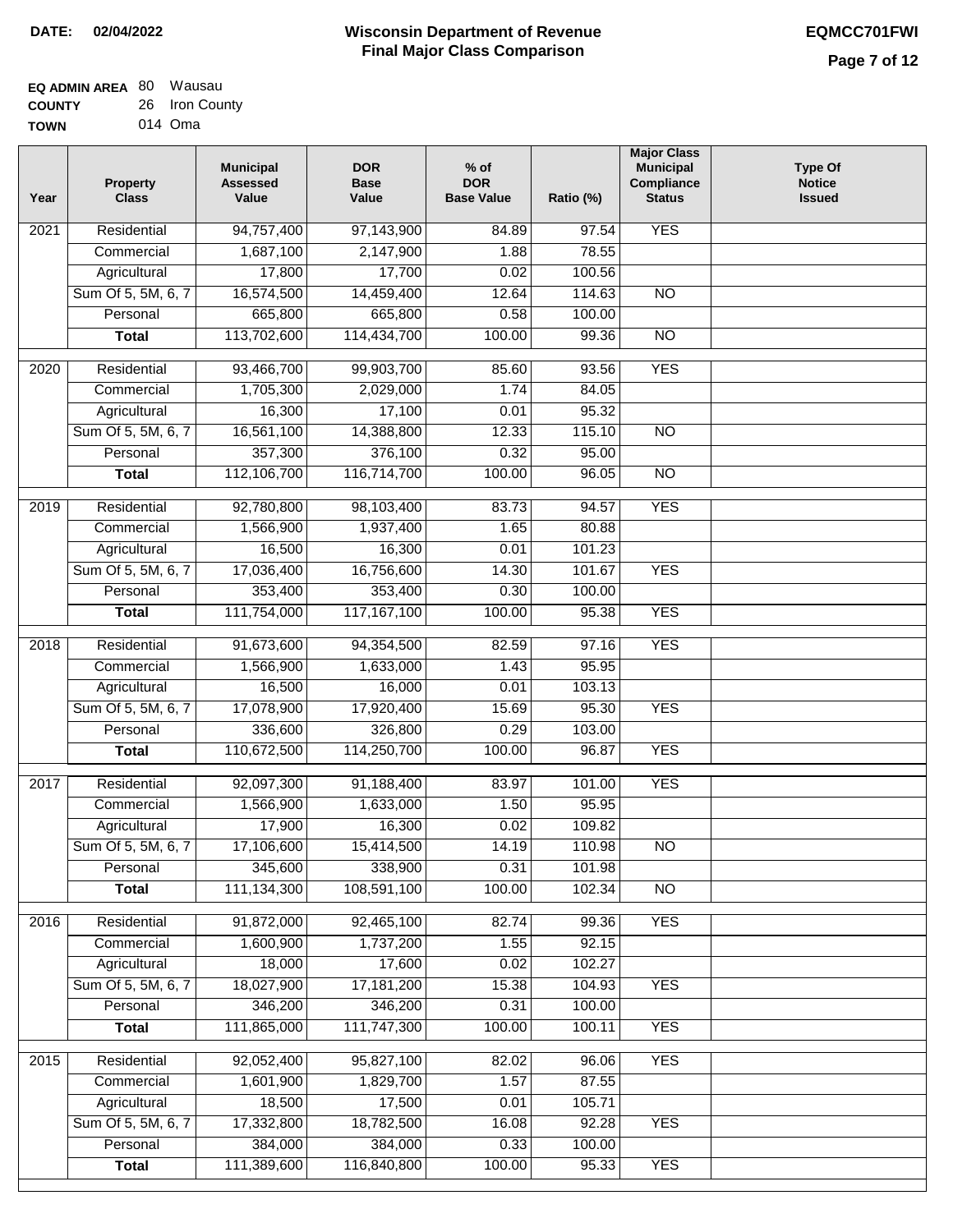| <b>EQ ADMIN AREA 80 Wausau</b> |                |
|--------------------------------|----------------|
| <b>COUNTY</b>                  | 26 Iron County |
| <b>TOWN</b>                    | 016 Pence      |

| Year              | <b>Property</b><br><b>Class</b> | <b>Municipal</b><br><b>Assessed</b><br>Value | <b>DOR</b><br><b>Base</b><br>Value | $%$ of<br><b>DOR</b><br><b>Base Value</b> | Ratio (%) | <b>Major Class</b><br><b>Municipal</b><br>Compliance<br><b>Status</b> | <b>Type Of</b><br><b>Notice</b><br><b>Issued</b> |
|-------------------|---------------------------------|----------------------------------------------|------------------------------------|-------------------------------------------|-----------|-----------------------------------------------------------------------|--------------------------------------------------|
| $\overline{202}1$ | Residential                     | 13,981,900                                   | 16,723,800                         | 78.73                                     | 83.60     | <b>NO</b>                                                             |                                                  |
|                   | Commercial                      | 763,100                                      | 1,139,500                          | 5.36                                      | 66.97     |                                                                       |                                                  |
|                   | Agricultural                    | 0                                            | 0                                  | 0.00                                      | 0.00      |                                                                       |                                                  |
|                   | Sum Of 5, 5M, 6, 7              | 3,633,600                                    | 3,219,300                          | 15.16                                     | 112.87    | $\overline{NO}$                                                       |                                                  |
|                   | Personal                        | 146,000                                      | 158,700                            | 0.75                                      | 92.00     |                                                                       |                                                  |
|                   | <b>Total</b>                    | 18,524,600                                   | 21,241,300                         | 100.00                                    | 87.21     | $\overline{NO}$                                                       |                                                  |
| $\overline{2020}$ | Residential                     | 13,839,400                                   | 15,523,000                         | 78.39                                     | 89.15     | $\overline{NO}$                                                       |                                                  |
|                   | Commercial                      | 763,100                                      | 1,075,000                          | 5.43                                      | 70.99     |                                                                       |                                                  |
|                   | Agricultural                    | 0                                            | 0                                  | 0.00                                      | 0.00      |                                                                       |                                                  |
|                   | Sum Of 5, 5M, 6, 7              | 3,633,600                                    | 3,053,700                          | 15.42                                     | 118.99    | $\overline{NO}$                                                       |                                                  |
|                   | Personal                        | 146,500                                      | 149,500                            | 0.76                                      | 97.99     |                                                                       |                                                  |
|                   | <b>Total</b>                    | 18,382,600                                   | 19,801,200                         | 100.00                                    | 92.84     | $\overline{NO}$                                                       |                                                  |
| 2019              | Residential                     | 13,822,600                                   | 14,495,200                         | 75.92                                     | 95.36     | <b>YES</b>                                                            |                                                  |
|                   | Commercial                      | 769,100                                      | 1,030,500                          | 5.40                                      | 74.63     |                                                                       |                                                  |
|                   | Agricultural                    | 0                                            | 0                                  | 0.00                                      | 0.00      |                                                                       |                                                  |
|                   | Sum Of 5, 5M, 6, 7              | 4,070,200                                    | 3,428,100                          | 17.95                                     | 118.73    | $\overline{NO}$                                                       |                                                  |
|                   | Personal                        | 146,100                                      | 139,200                            | 0.73                                      | 104.96    |                                                                       |                                                  |
|                   | <b>Total</b>                    | 18,808,000                                   | 19,093,000                         | 100.00                                    | 98.51     | $\overline{NO}$                                                       |                                                  |
| 2018              | Residential                     | 13,618,200                                   | 12,707,100                         | 72.43                                     | 107.17    | <b>YES</b>                                                            |                                                  |
|                   | Commercial                      | 769,100                                      | 613,800                            | 3.50                                      | 125.30    |                                                                       |                                                  |
|                   | Agricultural                    | 0                                            | 0                                  | 0.00                                      | 0.00      |                                                                       |                                                  |
|                   | Sum Of 5, 5M, 6, 7              | 4,185,800                                    | 4,076,600                          | 23.24                                     | 102.68    | <b>YES</b>                                                            |                                                  |
|                   | Personal                        | 146,500                                      | 146,500                            | 0.84                                      | 100.00    |                                                                       |                                                  |
|                   | <b>Total</b>                    | 18,719,600                                   | 17,544,000                         | 100.00                                    | 106.70    | <b>YES</b>                                                            |                                                  |
| 2017              | Residential                     | 13,586,400                                   | 13,097,500                         | 73.04                                     | 103.73    | <b>YES</b>                                                            |                                                  |
|                   | Commercial                      | 750,700                                      | 595,400                            | 3.32                                      | 126.08    |                                                                       |                                                  |
|                   | Agricultural                    | 0                                            | 0                                  | 0.00                                      | 0.00      |                                                                       |                                                  |
|                   | Sum Of 5, 5M, 6, 7              | 4,545,300                                    | 3,952,700                          | 22.04                                     | 114.99    | <b>NO</b>                                                             |                                                  |
|                   | Personal                        | 321,100                                      | 286,700                            | 1.60                                      | 112.00    |                                                                       |                                                  |
|                   | <b>Total</b>                    | 19,203,500                                   | 17,932,300                         | 100.00                                    | 107.09    | <b>NO</b>                                                             |                                                  |
| 2016              | Residential                     | 13,340,500                                   | 11,498,600                         | 67.56                                     | 116.02    | $\overline{NO}$                                                       |                                                  |
|                   | Commercial                      | 735,400                                      | 605,900                            | 3.56                                      | 121.37    |                                                                       |                                                  |
|                   | Agricultural                    | 0                                            | 0                                  | 0.00                                      | 0.00      |                                                                       |                                                  |
|                   | Sum Of 5, 5M, 6, 7              | 4,695,700                                    | 4,643,400                          | 27.28                                     | 101.13    | <b>YES</b>                                                            |                                                  |
|                   | Personal                        | 267,100                                      | 272,600                            | 1.60                                      | 97.98     |                                                                       |                                                  |
|                   | <b>Total</b>                    | 19,038,700                                   | 17,020,500                         | 100.00                                    | 111.86    | $\overline{NO}$                                                       |                                                  |
| 2015              | Residential                     | 13,210,500                                   | 12,339,100                         | 68.86                                     | 107.06    | <b>YES</b>                                                            |                                                  |
|                   | Commercial                      | 735,400                                      | 637,800                            | 3.56                                      | 115.30    |                                                                       |                                                  |
|                   | Agricultural                    | 0                                            | 0                                  | 0.00                                      | 0.00      |                                                                       |                                                  |
|                   | Sum Of 5, 5M, 6, 7              | 4,762,000                                    | 4,676,500                          | 26.10                                     | 101.83    | <b>YES</b>                                                            |                                                  |
|                   | Personal                        | 292,800                                      | 266,100                            | 1.48                                      | 110.03    |                                                                       |                                                  |
|                   | <b>Total</b>                    | 19,000,700                                   | 17,919,500                         | 100.00                                    | 106.03    | <b>YES</b>                                                            |                                                  |
|                   |                                 |                                              |                                    |                                           |           |                                                                       |                                                  |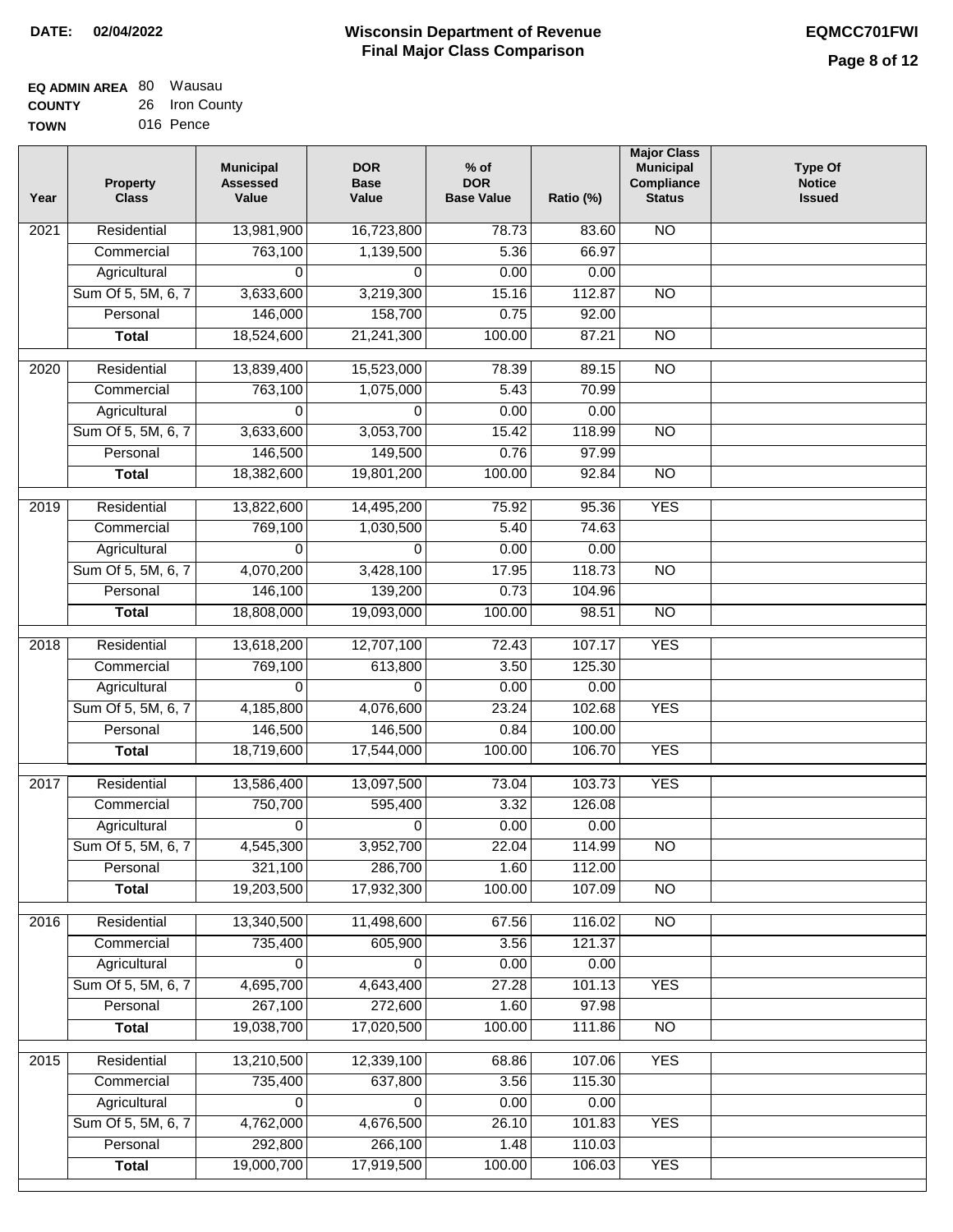| <b>EQ ADMIN AREA 80 Wausau</b> |                |
|--------------------------------|----------------|
| <b>COUNTY</b>                  | 26 Iron County |
| <b>TOWN</b>                    | 018 Saxon      |

| Year              | <b>Property</b><br><b>Class</b>    | <b>Municipal</b><br><b>Assessed</b><br>Value | <b>DOR</b><br><b>Base</b><br>Value | % of<br><b>DOR</b><br><b>Base Value</b> | Ratio (%)       | <b>Major Class</b><br><b>Municipal</b><br>Compliance<br><b>Status</b> | <b>Type Of</b><br><b>Notice</b><br><b>Issued</b> |
|-------------------|------------------------------------|----------------------------------------------|------------------------------------|-----------------------------------------|-----------------|-----------------------------------------------------------------------|--------------------------------------------------|
| 2021              | Residential                        | 13,247,100                                   | 14,819,200                         | 50.95                                   | 89.39           | N <sub>O</sub>                                                        |                                                  |
|                   | Commercial                         | 499,900                                      | 594,600                            | 2.04                                    | 84.07           |                                                                       |                                                  |
|                   | Agricultural                       | 383,900                                      | 401,800                            | 1.38                                    | 95.55           |                                                                       |                                                  |
|                   | Sum Of 5, 5M, 6, 7                 | 13,340,400                                   | 13,092,400                         | 45.01                                   | 101.89          | <b>YES</b>                                                            |                                                  |
|                   | Personal                           | 169,900                                      | 178,800                            | 0.61                                    | 95.02           |                                                                       |                                                  |
|                   | <b>Total</b>                       | 27,641,200                                   | 29,086,800                         | 100.00                                  | 95.03           | $\overline{NO}$                                                       |                                                  |
|                   |                                    |                                              |                                    |                                         |                 |                                                                       |                                                  |
| $\overline{2020}$ | Residential                        | 13,056,300                                   | 14,642,100                         | 50.66                                   | 89.17           | $\overline{NO}$                                                       |                                                  |
|                   | Commercial                         | 499,900<br>393,700                           | 560,900                            | 1.94<br>1.35                            | 89.12<br>100.87 |                                                                       |                                                  |
|                   | Agricultural<br>Sum Of 5, 5M, 6, 7 | 13,382,200                                   | 390,300<br>13,138,600              | 45.46                                   | 101.85          | <b>YES</b>                                                            |                                                  |
|                   | Personal                           | 171,000                                      | 171,000                            | 0.59                                    | 100.00          |                                                                       |                                                  |
|                   | <b>Total</b>                       | 27,503,100                                   | 28,902,900                         | 100.00                                  | 95.16           | $\overline{NO}$                                                       |                                                  |
|                   |                                    |                                              |                                    |                                         |                 |                                                                       |                                                  |
| 2019              | Residential                        | 12,758,400                                   | 13,500,400                         | 50.87                                   | 94.50           | <b>YES</b>                                                            |                                                  |
|                   | Commercial                         | 514,400                                      | 555,300                            | 2.09                                    | 92.63           |                                                                       |                                                  |
|                   | Agricultural                       | 370,800                                      | 374,800                            | 1.41                                    | 98.93           |                                                                       |                                                  |
|                   | Sum Of 5, 5M, 6, 7                 | 13,021,600                                   | 11,933,300                         | 44.97                                   | 109.12          | <b>YES</b>                                                            |                                                  |
|                   | Personal                           | 173,500                                      | 173,500                            | 0.65                                    | 100.00          |                                                                       |                                                  |
|                   | <b>Total</b>                       | 26,838,700                                   | 26,537,300                         | 100.00                                  | 101.14          | <b>YES</b>                                                            |                                                  |
| 2018              | Residential                        | 12,498,600                                   | 11,938,700                         | 45.27                                   | 104.69          | <b>YES</b>                                                            |                                                  |
|                   | Commercial                         | 501,500                                      | 469,600                            | 1.78                                    | 106.79          |                                                                       |                                                  |
|                   | Agricultural                       | 358,100                                      | 360,400                            | 1.37                                    | 99.36           |                                                                       |                                                  |
|                   | Sum Of 5, 5M, 6, 7                 | 13,001,100                                   | 13,373,100                         | 50.71                                   | 97.22           | <b>YES</b>                                                            |                                                  |
|                   | Personal                           | 232,415                                      | 232,400                            | 0.88                                    | 100.01          |                                                                       |                                                  |
|                   | <b>Total</b>                       | 26,591,715                                   | 26,374,200                         | 100.00                                  | 100.82          | <b>YES</b>                                                            |                                                  |
| 2017              | Residential                        | 12,285,100                                   | 12,099,400                         | 45.52                                   | 101.53          | <b>YES</b>                                                            |                                                  |
|                   | Commercial                         | 501,500                                      | 469,600                            | 1.77                                    | 106.79          |                                                                       |                                                  |
|                   | Agricultural                       | 347,500                                      | 350,000                            | 1.32                                    | 99.29           |                                                                       |                                                  |
|                   | Sum Of 5, 5M, 6, 7                 | 13,094,800                                   | 13,424,500                         | 50.50                                   | 97.54           | <b>YES</b>                                                            |                                                  |
|                   | Personal                           | 237,200                                      | 238,200                            | 0.90                                    | 99.58           |                                                                       |                                                  |
|                   | <b>Total</b>                       | 26,466,100                                   | 26,581,700                         | 100.00                                  | 99.57           | <b>YES</b>                                                            |                                                  |
| 2016              | Residential                        | 11,989,500                                   | 11,240,700                         | 43.38                                   | 106.66          | <b>YES</b>                                                            |                                                  |
|                   | Commercial                         | 501,500                                      | 489,100                            | 1.89                                    | 102.54          |                                                                       |                                                  |
|                   | Agricultural                       | 344,300                                      | 348,400                            | 1.34                                    | 98.82           |                                                                       |                                                  |
|                   | Sum Of 5, 5M, 6, 7                 | 12,795,500                                   | 13,653,000                         | 52.69                                   | 93.72           | <b>YES</b>                                                            |                                                  |
|                   | Personal                           | 176,700                                      | 180,300                            | 0.70                                    | 98.00           |                                                                       |                                                  |
|                   | <b>Total</b>                       | 25,807,500                                   | 25,911,500                         | 100.00                                  | 99.60           | <b>YES</b>                                                            |                                                  |
|                   |                                    |                                              |                                    |                                         |                 |                                                                       |                                                  |
| 2015              | Residential                        | 11,844,900                                   | 11,536,100                         | 44.23                                   | 102.68          | <b>YES</b>                                                            |                                                  |
|                   | Commercial                         | 594,100                                      | 610,700                            | 2.34                                    | 97.28           |                                                                       |                                                  |
|                   | Agricultural                       | 343,900                                      | 337,400                            | 1.29                                    | 101.93          |                                                                       |                                                  |
|                   | Sum Of 5, 5M, 6, 7                 | 12,772,600                                   | 13,385,000                         | 51.32                                   | 95.42           | <b>YES</b>                                                            |                                                  |
|                   | Personal                           | 203,600                                      | 212,000                            | 0.81                                    | 96.04           |                                                                       |                                                  |
|                   | <b>Total</b>                       | 25,759,100                                   | 26,081,200                         | 100.00                                  | 98.77           | <b>YES</b>                                                            |                                                  |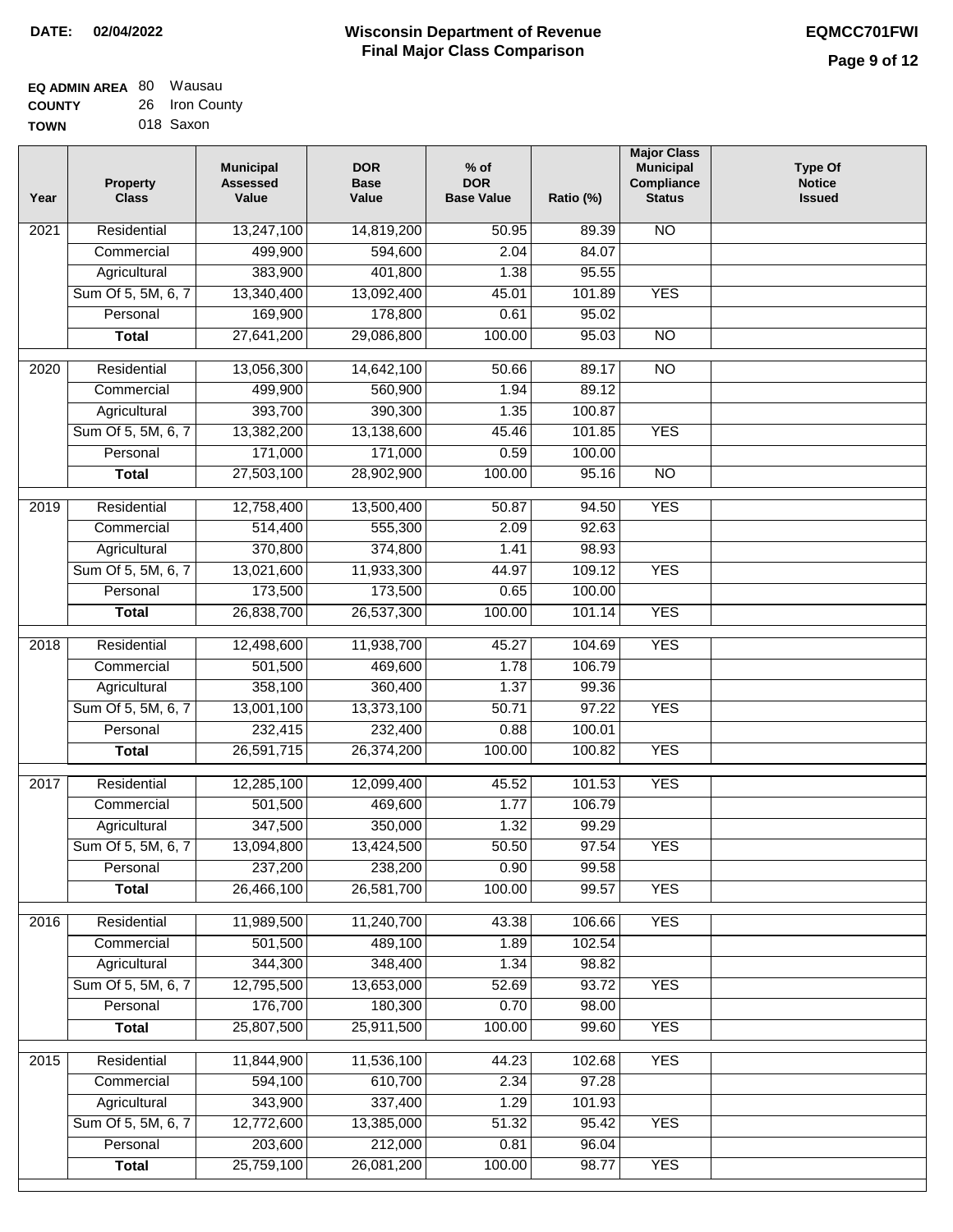| <b>EQ ADMIN AREA 80 Wausau</b> |                |
|--------------------------------|----------------|
| <b>COUNTY</b>                  | 26 Iron County |
| <b>TOWN</b>                    | 020 Sherman    |

| <b>YES</b><br>115,840,700<br>2021<br>Residential<br>115,691,100<br>83.25<br>100.13<br>4,957,800<br>5,820,700<br>4.19<br>85.18<br>Commercial<br>Agricultural<br>14,800<br>8,300<br>178.31<br>0.01<br>Sum Of 5, 5M, 6, 7<br>19,071,400<br>16,907,500<br>12.17<br>112.80<br>N <sub>O</sub><br>539,400<br>534,100<br>Personal<br>0.38<br>100.99<br>140,424,100<br>138,961,700<br>100.00<br>$\overline{NO}$<br><b>Total</b><br>101.05 |  |
|----------------------------------------------------------------------------------------------------------------------------------------------------------------------------------------------------------------------------------------------------------------------------------------------------------------------------------------------------------------------------------------------------------------------------------|--|
|                                                                                                                                                                                                                                                                                                                                                                                                                                  |  |
|                                                                                                                                                                                                                                                                                                                                                                                                                                  |  |
|                                                                                                                                                                                                                                                                                                                                                                                                                                  |  |
|                                                                                                                                                                                                                                                                                                                                                                                                                                  |  |
|                                                                                                                                                                                                                                                                                                                                                                                                                                  |  |
|                                                                                                                                                                                                                                                                                                                                                                                                                                  |  |
| <b>YES</b><br>2020<br>Residential<br>114,512,300<br>115,466,100<br>83.49<br>99.17                                                                                                                                                                                                                                                                                                                                                |  |
| 4,957,800<br>90.29<br>5,491,200<br>3.97<br>Commercial                                                                                                                                                                                                                                                                                                                                                                            |  |
| Agricultural<br>14,800<br>8,000<br>0.01<br>185.00                                                                                                                                                                                                                                                                                                                                                                                |  |
| Sum Of 5, 5M, 6, 7<br>117.81<br>19,778,950<br>16,789,400<br>12.14<br><b>NO</b>                                                                                                                                                                                                                                                                                                                                                   |  |
| 547,800<br>542,400<br>0.39<br>101.00<br>Personal                                                                                                                                                                                                                                                                                                                                                                                 |  |
| 139,811,650<br>138,297,100<br>100.00<br>101.10<br>$\overline{NO}$<br><b>Total</b>                                                                                                                                                                                                                                                                                                                                                |  |
| <b>YES</b><br>2019<br>Residential<br>113,590,500<br>113,582,300<br>83.35<br>100.01                                                                                                                                                                                                                                                                                                                                               |  |
| 4,957,800<br>5,280,000<br>3.87<br>93.90<br>Commercial                                                                                                                                                                                                                                                                                                                                                                            |  |
| 14,800<br>7,700<br>0.01<br>192.21<br>Agricultural                                                                                                                                                                                                                                                                                                                                                                                |  |
| 16,526,700<br>Sum Of 5, 5M, 6, 7<br>19,373,350<br>12.13<br>117.22<br>$\overline{NO}$                                                                                                                                                                                                                                                                                                                                             |  |
| 896,800<br>Personal<br>870,600<br>0.64<br>103.01                                                                                                                                                                                                                                                                                                                                                                                 |  |
| 136,267,300<br>100.00<br>$\overline{NO}$<br>138,833,250<br>101.88<br><b>Total</b>                                                                                                                                                                                                                                                                                                                                                |  |
| Residential<br>113,248,700<br>109,757,000<br>103.18<br><b>YES</b><br>2018<br>81.61                                                                                                                                                                                                                                                                                                                                               |  |
| 4,897,300<br>4,670,900<br>Commercial<br>3.47<br>104.85                                                                                                                                                                                                                                                                                                                                                                           |  |
| 7,400<br>Agricultural<br>14,800<br>0.01<br>200.00                                                                                                                                                                                                                                                                                                                                                                                |  |
| Sum Of 5, 5M, 6, 7<br>19,461,850<br>19,059,100<br>14.17<br>102.11<br><b>YES</b>                                                                                                                                                                                                                                                                                                                                                  |  |
| Personal<br>1,036,500<br>996,600<br>0.74<br>104.00                                                                                                                                                                                                                                                                                                                                                                               |  |
| 138,659,150<br>134,491,000<br>100.00<br>103.10<br><b>YES</b><br><b>Total</b>                                                                                                                                                                                                                                                                                                                                                     |  |
| 2017<br>Residential<br><b>YES</b>                                                                                                                                                                                                                                                                                                                                                                                                |  |
| 114,071,600<br>106,380,800<br>79.72<br>107.23<br>Commercial<br>4,897,300<br>4,670,900<br>3.50<br>104.85                                                                                                                                                                                                                                                                                                                          |  |
| 202.74<br>14,800<br>7,300<br>0.01<br>Agricultural                                                                                                                                                                                                                                                                                                                                                                                |  |
| 20,096,650<br>21,377,700<br>Sum Of 5, 5M, 6, 7<br>16.02<br><b>YES</b><br>94.01                                                                                                                                                                                                                                                                                                                                                   |  |
| 1,043,500<br>0.75<br>Personal<br>1,003,300<br>104.01                                                                                                                                                                                                                                                                                                                                                                             |  |
| 140,123,850<br>133,440,000<br>100.00<br>105.01<br><b>YES</b><br><b>Total</b>                                                                                                                                                                                                                                                                                                                                                     |  |
| 113,537,300<br><b>YES</b><br>Residential<br>106,926,300<br>106.18<br>2016<br>79.72                                                                                                                                                                                                                                                                                                                                               |  |
| Commercial<br>4,773,200<br>4,741,200<br>3.53<br>100.67                                                                                                                                                                                                                                                                                                                                                                           |  |
| 14,800<br>7,200<br>0.01<br>205.56<br>Agricultural                                                                                                                                                                                                                                                                                                                                                                                |  |
| Sum Of 5, 5M, 6, 7<br>20,886,100<br>21,081,300<br>15.72<br><b>YES</b><br>99.07                                                                                                                                                                                                                                                                                                                                                   |  |
| 1,374,300<br>1,374,300<br>1.02<br>100.00<br>Personal                                                                                                                                                                                                                                                                                                                                                                             |  |
| <b>YES</b><br>140,585,700<br>134,130,300<br>100.00<br>104.81<br><b>Total</b>                                                                                                                                                                                                                                                                                                                                                     |  |
| <b>YES</b><br>Residential<br>112,081,500<br>109,278,900<br>79.09<br>102.56<br>2015                                                                                                                                                                                                                                                                                                                                               |  |
| 4,767,200<br>4,984,400<br>3.61<br>95.64<br>Commercial                                                                                                                                                                                                                                                                                                                                                                            |  |
| 14,800<br>7,100<br>0.01<br>208.45<br>Agricultural                                                                                                                                                                                                                                                                                                                                                                                |  |
| Sum Of 5, 5M, 6, 7<br>21,471,500<br>22,578,800<br>16.34<br>95.10<br><b>YES</b>                                                                                                                                                                                                                                                                                                                                                   |  |
| 1,376,100<br>1,323,200<br>Personal<br>0.96<br>104.00                                                                                                                                                                                                                                                                                                                                                                             |  |
| 139,711,100<br>138, 172, 400<br>100.00<br><b>YES</b><br><b>Total</b><br>101.11                                                                                                                                                                                                                                                                                                                                                   |  |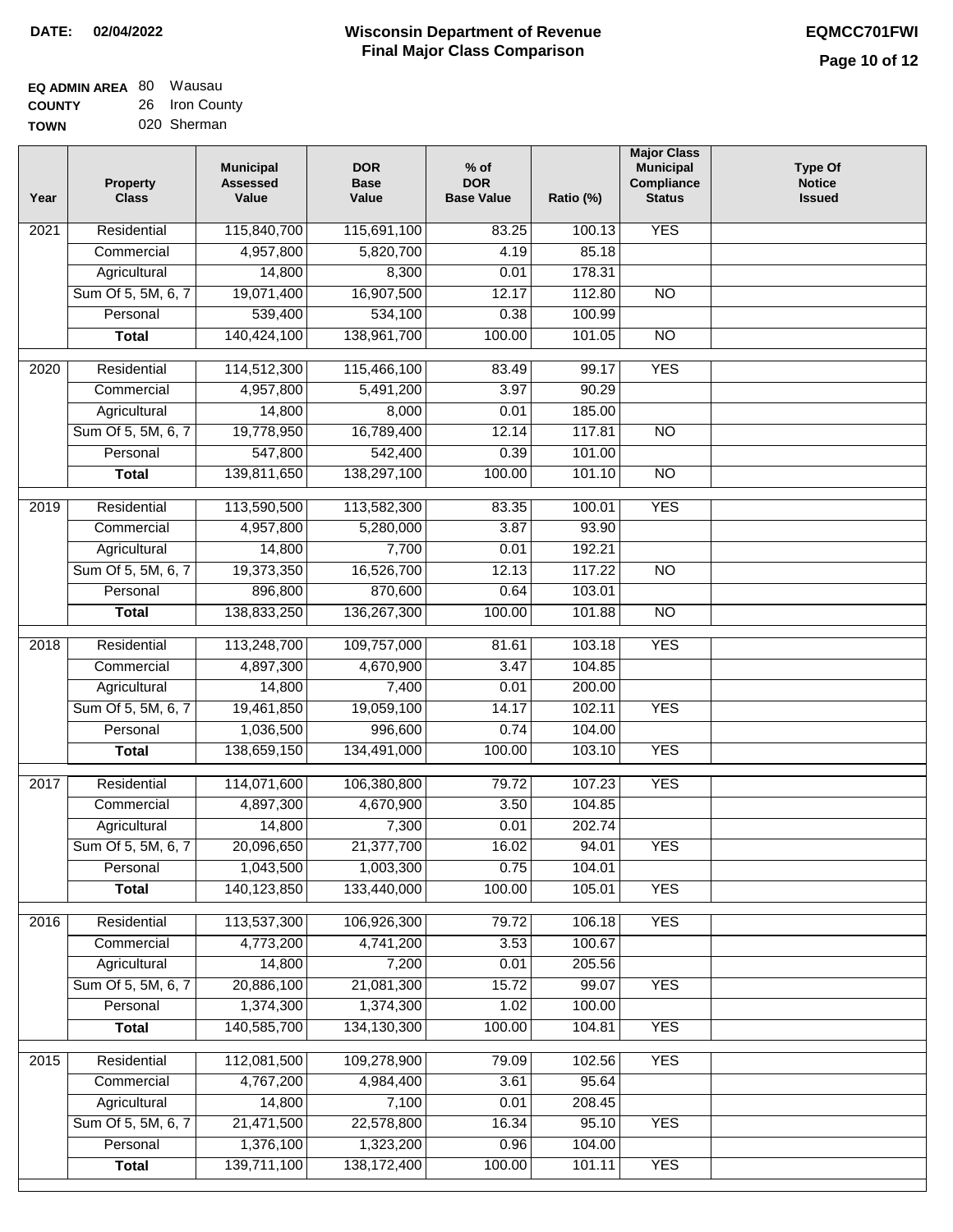| <b>EQ ADMIN AREA 80 Wausau</b> |                |
|--------------------------------|----------------|
| <b>COUNTY</b>                  | 26 Iron County |
| <b>CITY</b>                    | 236 Hurley     |

| Year | <b>Property</b><br><b>Class</b> | <b>Municipal</b><br><b>Assessed</b><br>Value | <b>DOR</b><br><b>Base</b><br>Value | $%$ of<br><b>DOR</b><br><b>Base Value</b> | Ratio (%) | <b>Major Class</b><br><b>Municipal</b><br>Compliance<br><b>Status</b> | <b>Type Of</b><br><b>Notice</b><br><b>Issued</b> |
|------|---------------------------------|----------------------------------------------|------------------------------------|-------------------------------------------|-----------|-----------------------------------------------------------------------|--------------------------------------------------|
| 2021 | Residential                     | 34,599,600                                   | 40,632,500                         | 63.48                                     | 85.15     | $\overline{NO}$                                                       |                                                  |
|      | Commercial                      | 17,355,100                                   | 22,292,700                         | 34.83                                     | 77.85     | $\overline{NO}$                                                       |                                                  |
|      | Agricultural                    | 0                                            | 0                                  | 0.00                                      | 0.00      |                                                                       |                                                  |
|      | Sum Of 5, 5M, 6, 7              | 0                                            | $\Omega$                           | 0.00                                      | 0.00      |                                                                       |                                                  |
|      | Personal                        | 992,500                                      | 1,082,400                          | 1.69                                      | 91.69     |                                                                       |                                                  |
|      | <b>Total</b>                    | 52,947,200                                   | 64,007,600                         | 100.00                                    | 82.72     | $\overline{NO}$                                                       |                                                  |
| 2020 | Residential                     | 34,742,200                                   | 35,490,000                         | 61.24                                     | 97.89     | <b>YES</b>                                                            |                                                  |
|      | Commercial                      | 17,492,700                                   | 21,413,400                         | 36.95                                     | 81.69     | $\overline{NO}$                                                       |                                                  |
|      | Agricultural                    | 0                                            | 0                                  | 0.00                                      | 0.00      |                                                                       |                                                  |
|      | Sum Of 5, 5M, 6, 7              | 0                                            | $\Omega$                           | 0.00                                      | 0.00      |                                                                       |                                                  |
|      | Personal                        | 923,900                                      | 1,049,900                          | 1.81                                      | 88.00     |                                                                       |                                                  |
|      | <b>Total</b>                    | 53,158,800                                   | 57,953,300                         | 100.00                                    | 91.73     | $\overline{NO}$                                                       |                                                  |
| 2019 | Residential                     | 34,787,000                                   | 38,202,300                         | 61.96                                     | 91.06     | <b>YES</b>                                                            |                                                  |
|      | Commercial                      | 17,741,300                                   | 22,441,600                         | 36.40                                     | 79.06     | $\overline{NO}$                                                       |                                                  |
|      | Agricultural                    | 0                                            | 0                                  | 0.00                                      | 0.00      |                                                                       |                                                  |
|      | Sum Of 5, 5M, 6, 7              | 0                                            | $\Omega$                           | 0.00                                      | 0.00      |                                                                       |                                                  |
|      | Personal                        | 939,700                                      | 1,008,800                          | 1.64                                      | 93.15     |                                                                       |                                                  |
|      | <b>Total</b>                    | 53,468,000                                   | 61,652,700                         | 100.00                                    | 86.72     | $\overline{NO}$                                                       |                                                  |
|      |                                 |                                              |                                    |                                           |           |                                                                       |                                                  |
| 2018 | Residential                     | 34,862,200                                   | 37, 155, 300                       | 64.49                                     | 93.83     | <b>YES</b>                                                            |                                                  |
|      | Commercial                      | 17,870,500                                   | 19,421,700                         | 33.71                                     | 92.01     | <b>YES</b>                                                            |                                                  |
|      | Agricultural                    | 0                                            | 0                                  | 0.00                                      | 0.00      |                                                                       |                                                  |
|      | Sum Of 5, 5M, 6, 7              | 0                                            | $\mathbf 0$                        | 0.00                                      | 0.00      |                                                                       |                                                  |
|      | Personal                        | 930,300                                      | 1,033,600                          | 1.79                                      | 90.01     |                                                                       |                                                  |
|      | <b>Total</b>                    | 53,663,000                                   | 57,610,600                         | 100.00                                    | 93.15     | <b>YES</b>                                                            |                                                  |
| 2017 | Residential                     | 34,893,900                                   | 39,009,200                         | 64.53                                     | 89.45     | $\overline{NO}$                                                       |                                                  |
|      | Commercial                      | 18,100,100                                   | 19,422,700                         | 32.13                                     | 93.19     | <b>YES</b>                                                            |                                                  |
|      | Agricultural                    | 0                                            | 0                                  | 0.00                                      | 0.00      |                                                                       |                                                  |
|      | Sum Of 5, 5M, 6, 7              | 0                                            | $\overline{0}$                     | 0.00                                      | 0.00      |                                                                       |                                                  |
|      | Personal                        | 1,860,500                                    | 2,022,300                          | 3.35                                      | 92.00     |                                                                       |                                                  |
|      | <b>Total</b>                    | 54,854,500                                   | 60,454,200                         | 100.00                                    | 90.74     | <b>NO</b>                                                             |                                                  |
| 2016 | Residential                     | 34,878,500                                   | 37,793,000                         | 64.05                                     | 92.29     | <b>YES</b>                                                            |                                                  |
|      | Commercial                      | 17,951,200                                   | 19,923,700                         | 33.76                                     | 90.10     | <b>YES</b>                                                            |                                                  |
|      | Agricultural                    | 0                                            | 0                                  | 0.00                                      | 0.00      |                                                                       |                                                  |
|      | Sum Of 5, 5M, 6, 7              | 0                                            | $\Omega$                           | 0.00                                      | 0.00      |                                                                       |                                                  |
|      | Personal                        | 1,200,500                                    | 1,290,900                          | 2.19                                      | 93.00     |                                                                       |                                                  |
|      | <b>Total</b>                    | 54,030,200                                   | 59,007,600                         | 100.00                                    | 91.56     | <b>YES</b>                                                            |                                                  |
| 2015 | Residential                     | 34,848,400                                   | 35,940,400                         | 63.34                                     | 96.96     | <b>YES</b>                                                            |                                                  |
|      | Commercial                      | 17,958,600                                   | 19,262,200                         | 33.95                                     | 93.23     | <b>YES</b>                                                            |                                                  |
|      | Agricultural                    | 0                                            | 0                                  | 0.00                                      | 0.00      |                                                                       |                                                  |
|      | Sum Of 5, 5M, 6, 7              | 0                                            | 0                                  | 0.00                                      | 0.00      |                                                                       |                                                  |
|      | Personal                        | 1,519,700                                    | 1,535,100                          | 2.71                                      | 99.00     |                                                                       |                                                  |
|      | <b>Total</b>                    | 54,326,700                                   | 56,737,700                         | 100.00                                    | 95.75     | <b>YES</b>                                                            |                                                  |
|      |                                 |                                              |                                    |                                           |           |                                                                       |                                                  |